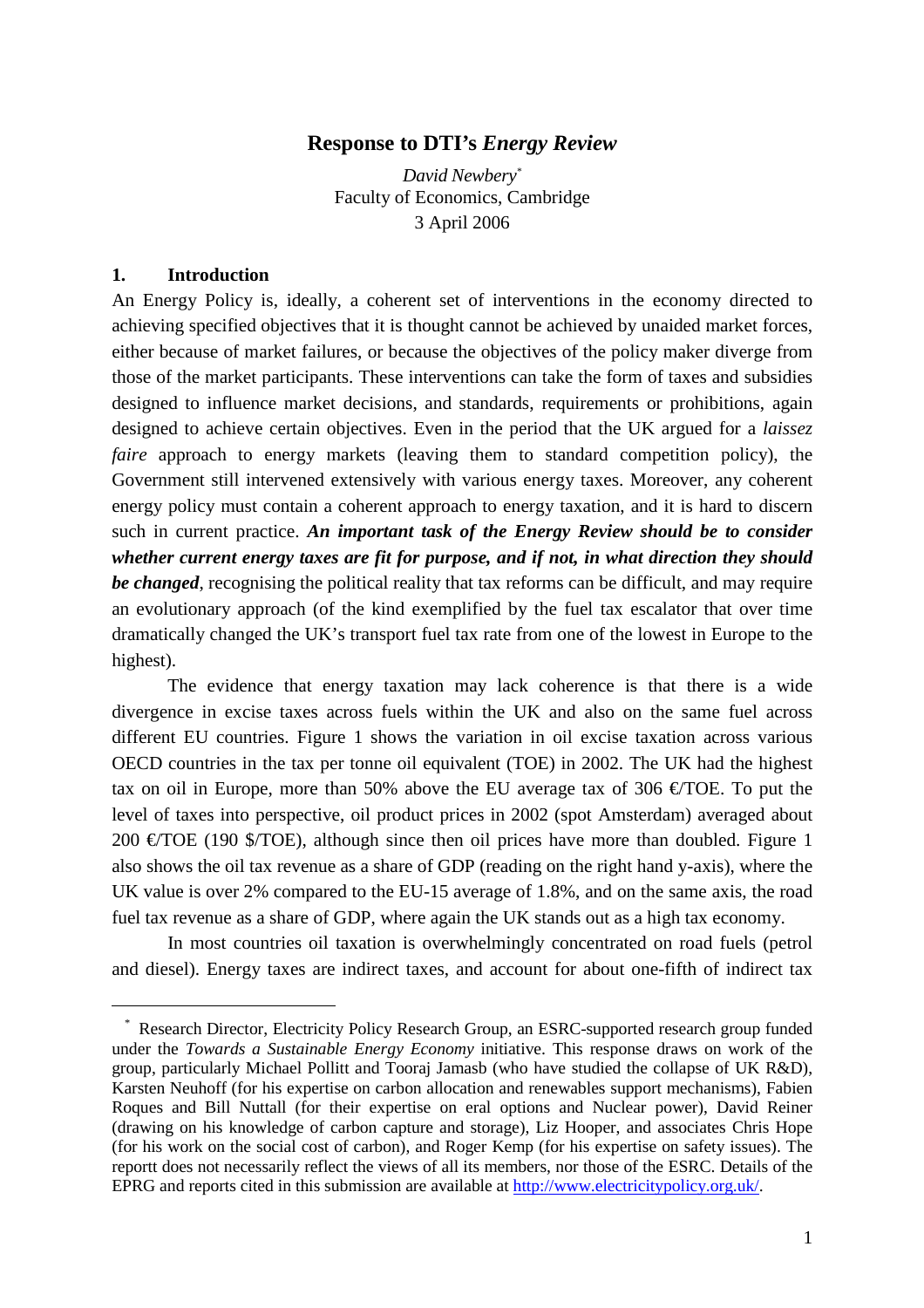revenue in the EU-15. As such, energy taxes are fiscally important, and although they may appear modest compared to other major taxes, such as income taxes, energy tax *rates* can be extremely high – the average EU-15 oil tax *rate* in figure 1 in 2002 was 180% of the pre-tax (c.i.f.) price, although as the price of oil fluctuates more than excise taxes, the rate varies (and was thus substantially lower in 2005). Newbery (2005a) considers to what extent these oil taxes can be considered as optimal import tariffs on oil (at the EU level) and finds a plausible range of between  $\epsilon$ 30 and  $\epsilon$ 120/TOE (to which must be dded other reasons for taxation, discussed below).



## **Figure 1 Taxes on oil and oil products, 2002**

 $\overline{a}$ 

Notes: \* 2001 data. Exclusive of VAT <sup>1</sup> Sources: EU countries: EC (2003); others: OECD (2003a); oil from OECD (2003b)

The most obvious location of inefficient taxation lies in the treatment of domestic fuels, where figure 2 shows the varied treatment of taxes across fuels within countries and between EU countries. Before the European Emissions Trading System (ETS) was introduced, the UK subsidised domestic gas and electricity consumption (by affording them a lower than standard rate of VAT) while heavily taxing heating oil (although this was justified in preventing diversion of kerosene into diesel for transport use). The ETS started in 2005 and has increased the cost of wholesale electricity, as the generating stations that set the

<sup>&</sup>lt;sup>1</sup> The data for EU countries are comparable, but data for the four countries at the right come from a different source, which for EU countries seems to understate tax revenue on oil as a base (perhaps because revenue is allocated to the base, such as sulphur or carbon, and not then aggregated up to the carrier fuel). Conversion factors for products taken from BP (2004) and IEA (2004).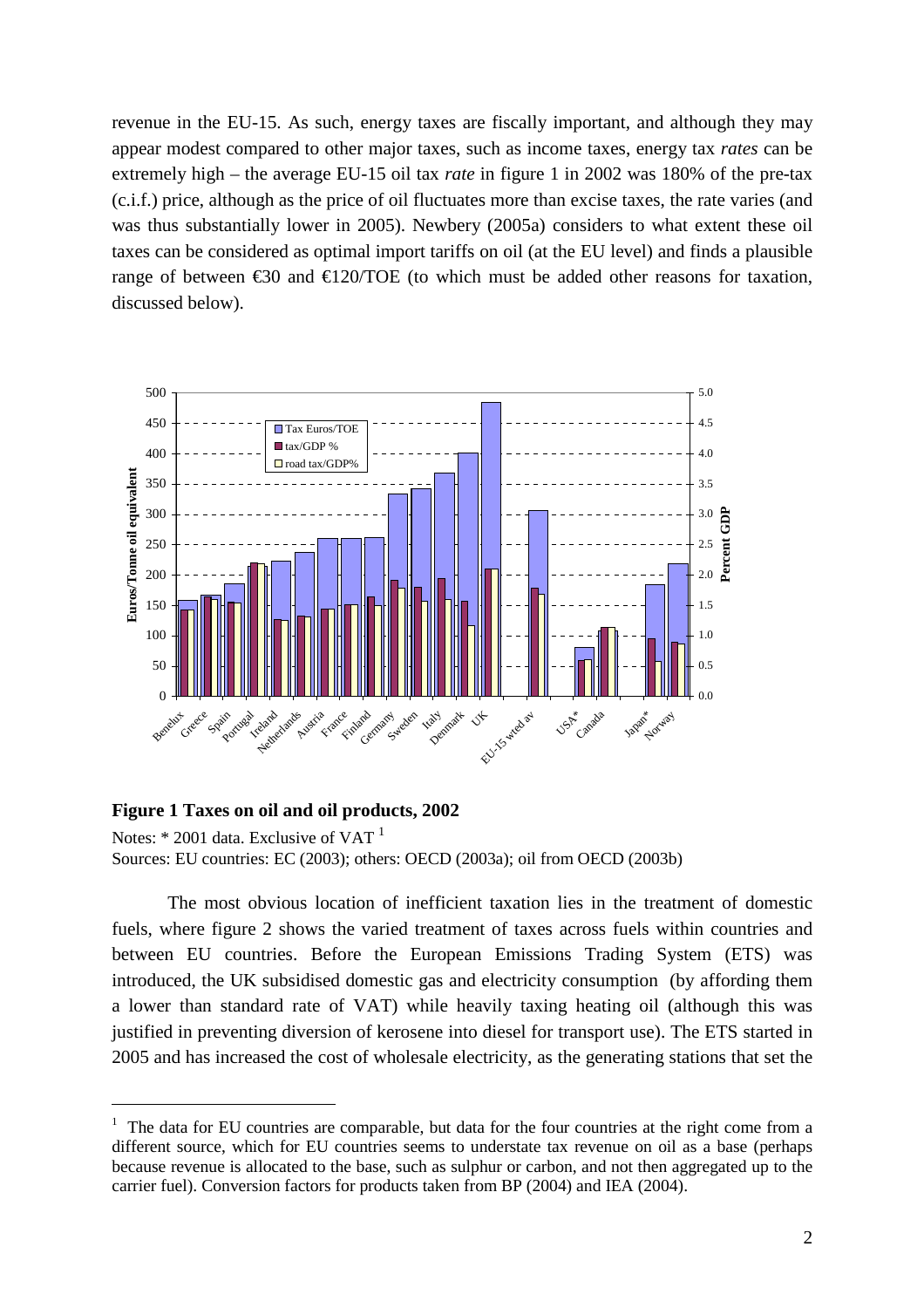price of electricity (overwhelmingly fossil-fired) face the opportunity cost of the  $CO<sub>2</sub>$  they release. The market for EU Emission Allowances (EUAs) has been volatile, as appendix figure A1 shows. Moreover, the price of EUAs can be expected to feed through to the wholesale price of electricity in a competitive market, and the evidence in Appendix 1 supports this. Gas sold to domestic customers, in contrast, does not have to account for the  $CO<sub>2</sub>$  released when burned and to that extent a further tax distortion is introduced into domestic fuel use.



**Figure 2 Effective tax rates on EU domestic fuels, 2002, net of standard VAT (IEA 2004)**

## **2. Principles for energy market intervention**

A key objective of the Energy White Paper was "To promote competitive markets in the UK and beyond, helping to raise the rate of sustainable economic growth and to improve our productivity." Energy policy should therefore be market friendly, and should be largely confined to addressing market failures that are sufficiently serious to require action (and that action might be to ensure that the market works better). The main market failures involve climate change and pollution, RD&D, security of supply, and informational asymmetries.

## **2.1** *Climate change and greenhouse gas externalities*

As greenhouse gases (GHG) are a pure public bad, unless properly priced or restrained they will be released in excessive amounts. The ETS is an EU-wide attempt to internalise these costs, and is best seen as playing a leading part in the Kyoto process (which is at present inadequate to the task of properly responding to the threats of climate change). Policy towards harmful emissions can either take the form of setting emission limits at each date (the "quantity" approach) or by setting a charge for releasing emissions (the "tax" approach). The quantity approach allocates EUAs to European countries who then allocate the allowances to companies on the basis of baseline emissions. The appropriate charge for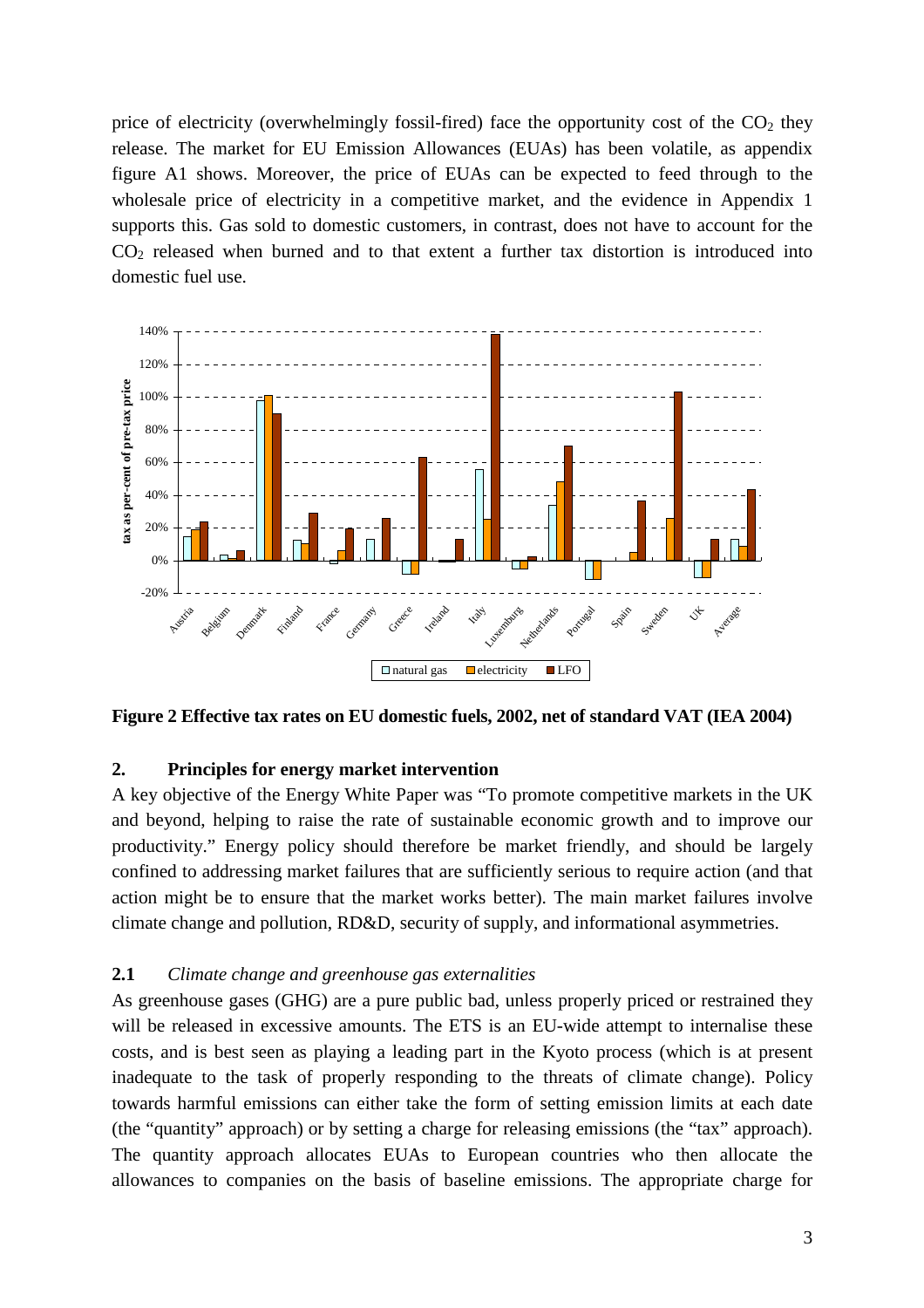releasing GHG is the social cost of carbon,<sup>2</sup> which measures the present value of the future cost of releasing another tonne of carbon today. There are good arguments for claiming that the social cost of carbon is insensitive to the exact evolution of GHGs, and will only increase at about 2% per year in real terms (Hope, 2005). Weitzman (1974) started a lengthy debate about the relative merits of "quantities vs. taxes", and the consensus on GHGs is that setting a charge or tax on carbon is theoretically superior to fixing an emission target.

The main reason for preferring a stable price for carbon over time, rather than fixing the quantity at each date and allowing trading to determine a possibly volatile price, is that GHG are long-lived, so that there is little difference in the cost of releasing a tonne of carbon now or in the (reasonable) future. There are additional reasons, discussed further below, of which two are immediately relevant to UK and EU energy policy. The first is that stable carbon prices reduce investment risks in low-carbon technologies. The second is that fixing the price rather than the quantity of EUAs reduces the market power of gas producers and suppliers, as explained in Appendix 1.

The ETS and the Kyoto Protocol, are, like almost all other cap-and-trade systems for addressing environmental pollution, quantity based, for the sound reason that it is easier to determine an initial allocation of permits between countries and companies than it is to devolve tax-raising powers to an international body. If stabilising the carbon price is desirable, then several mechanisms are available. The simplest is to allow banking and borrowing, so that EUAs can be intertemporally traded and their price in different years will be arbitraged. This already happens for the first period up to the end of 2007. Figure A1 shows that the price of EUAs for use in 2006 closely track those for use in 2007. The main problem facing the ETS is that trading for the next phase depends on allocations that are not yet agreed, while the post 2012 period depends on a new Kyoto settlement.<sup>3</sup> A more ambitious approach would be to set up an International Bank for Emissions Trading (IBET). This would be granted to right to issue Emission Allowances (EAs), in addition to those allocated under any Treaty (such as the ETS or Kyoto). The IBET would act like a central bank in its role of maintaining a currency peg, buying outstanding EAs when their price was in danger of falling below the lower limit and selling (issuing) EAs when their price rose above the upper limit.

The UK intends to play a major role in international climate change negotiations, and therefore needs clear principles of engagement with that debate. There is considerable disagreement about desirable reductions in emissions relative to Business as Usual, but there may be greater agreement about the social cost of carbon, particularly as it appears relatively insensitive to the exact evolution of GHG emissions. There is a good case for determining emissions by adjusting (regional) permit allocations to maintain a moderately stable price of carbon. As new information about the social cost of carbon arrives, the price (or price path)

<sup>2</sup> It is convenient to choose carbon equivalent as the unit of measurement (carbon for short), recognising that a tonne of each GHG has a different number of tonnes carbon equivalent (tC), and that EUAs are priced per tonne of  $CO_2$ , where 1 tC = 3.67 t  $CO_2$ . To find the equivalent price of carbon multiply the price of  $CO<sub>2</sub>$  by 3.67.

<sup>&</sup>lt;sup>3</sup> The way in which future allocations are made can create considerable distortions that are discussed in more detail in Appendix 3.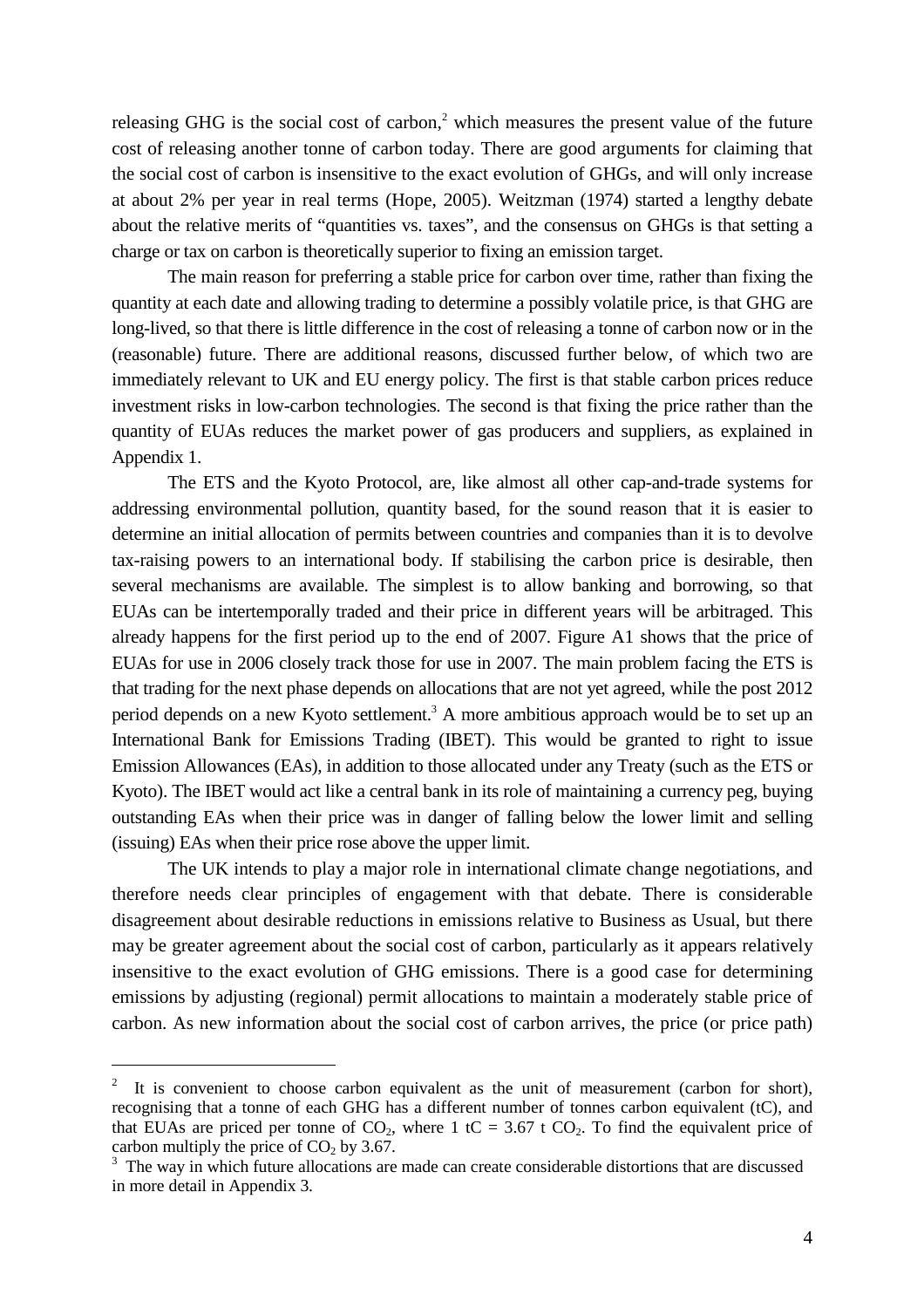can be adjusted and allocations also adjusted to maintain the price (possibly with some fraction allocated to the IBET, whose profits could be used to finance clean development in developing countries).

One of the implications of thinking about a carbon price rather than a carbon allocation (or reduction target) is that it clarifies the importance of international negotiations, as follows. If the UK were the sole country taking steps to mitigate climate change, and if the UK were selfishly concerned only with the impact of climate change on UK citizens, then the social cost of carbon (SCC) for the UK alone would be roughly proportional to UK's share of world GDP, which is about 5% (at market exchange rates in 2005).<sup>4</sup> To put that into perspective, taking DEFRA's central estimate for the social cost of carbon (SCC) of £35/tC (see Appendix 1), the UK's SCC would be £1.75/tC or  $47p$ /tonne CO<sub>2</sub>, or less than 3% of the current EUA price. Of course, if we attached some weight to the impact of climate change on other countries, then the weight would be higher, and the relevant question would be the proper allocation of (opportunity) costs to the UK in aiding the rest of the world through reductions in our  $CO<sub>2</sub>$  emissions or by various forms of aid.

If, as at present, we have agreed a joint policy with the rest of the EU, but with no-one else, and if the EU were acting solely in its own interest, then each EU member state might weight the global SCC by the EU's share of global GDP of 30% (which, on the calculation above, would be about 15% of the current EUA price). If we believe that our (the UK and/or the EU) presence is critical to sustaining the Kyoto process, then we might count the entire Annex 1 country share  $(58\%$  at purchasing power parity).<sup>5</sup> If we attach some weight to the rest of the world's welfare even though they are not required to take preventive measures then the weight would be higher still. *Deciding the weight to attach to the social cost of carbon should be a central element in UK climate change policy, as should pressing for wider international burden sharing agreements for mitigating climate change.*

A further implication is that there is little point in exceeding internationally agreed targets unless to do so increases the extent of compliance by the rest of the world (or we wish to do so out of good will to the rest of the world). Similarly, there would be little point in subsidising carbon reductions beyond the price implied by trading allowances within the relevant trading area (the EU for ETS), except as a mechanism for subsidising RD&D, which is discussed below. One of the issues that will need to be addressed is that the ETS only covers one of the GHGs, CO2, and only some of the sectors. Nevertheless, we are also subject to the Kyoto Protocol, which applies to all sectors and gases, and *the Government should*

<sup>&</sup>lt;sup>4</sup> This is only approximate, as the damage of climate change is only roughly proportional to GDP, and may be unequally distributed across the globe, with possibly the larger share occurring in the tropics. There is also the vexed issue of the social weights to attach to damage at different times, in different states of the world and for different countries. The utility loss of damage in future states where GDP is lower (because of the climate change) may be higher than if GDP is higher (because of faster growth or more effective mitigation and adaptation).

<sup>5</sup> The developed countries share of global GDP is lower at purchasing power parity (PPP) than market exchange rates, but this might reflect the likelihood that the damage of climate change is more correlated with PPP income (both as a measure of well-being and because developed countries can probably adapt better than developing countries.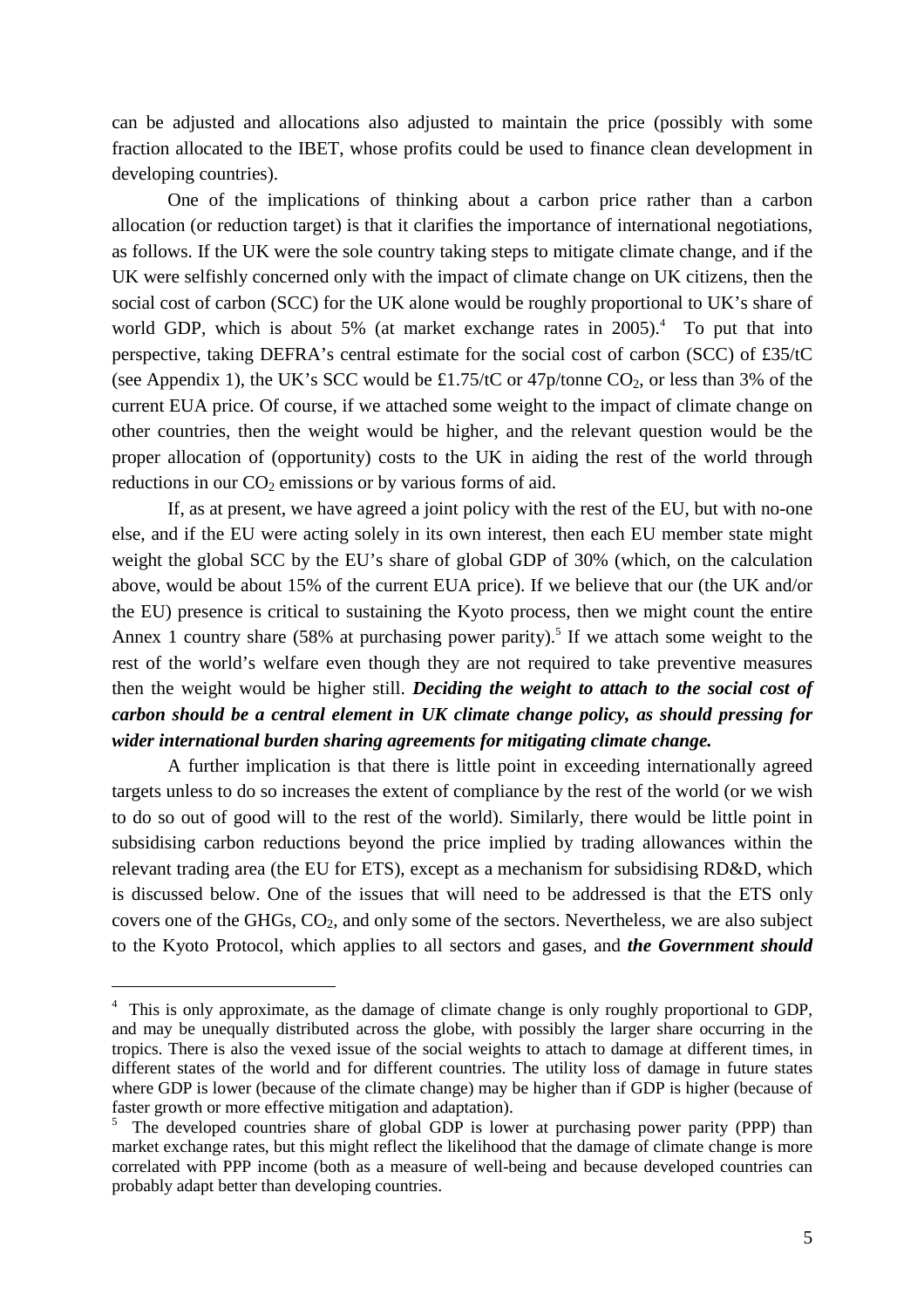*press for the ETS to be similarly extended to cover all GHGs and sectors*. Otherwise, the price of GHGs for sectors not covered by the ETS might be set initially at the EUA price (for carbon equivalent, or best estimate), and other taxes on energy adjusted appropriately to meet the Kyoto targets. If we can persuade the EU (or a wider group of nations) to extend coverage then this problem will disappear.

Note that policy towards climate change adaptation (i.e. taking steps to reduce the consequences to the UK of future climate change) is far more straightforward, as it only requires a prediction of the likely consequences of climate change and a simple social costbenefit analysis of actions to reduce the costs of these changes. As many actions are public goods (flood protection, restrictions on where housing can be built, etc), the Government will still need to be actively involved, but does not need co-operation with the rest of the world.

If we consider the case of road fuel excises, a logical approach to integrating climate change policy with other objectives might be to start from the optimal oil import tax (provided we are confident that the EU will effectively support this by agreeing minimum excises on oil products at defensible levels), add the carbon price and (very modest) taxes for other non-GHG emissions such as particulates, for noise and water pollution, and finally add the road user cost (maintenance expenditures, non-internalised accident costs, and interest on the capital value as set out in Newbery, 1998, 2005a, b). These road user costs are effectively a charge for using the road network (just as electricity users have to pay a charge for the national grid and regional distribution networks, and gas users for the pipeline system). Newbery (2005b) estimates the total pre-road user charge petrol tax (covering all emissions and tariffs) as  $\epsilon$  162/'000 litres, and including road user charges the justified total petrol fuel tax would be  $\epsilon$  562/'000 litres or about 40p/litre for the excise tax. For diesel the non-road charge element would be  $\epsilon$ 232/'000 litres, giving a total road diesel excise of  $\epsilon$  732/'000 litres (or 50p/litre), although in both cases some fraction could be recovered from annual license fees. At these (high) estimates of appropriate tax levels the UK would still be overtaxing both road fuels.

### 2.2 *RD&D support*

Research and Development (R&D) is a public good unless patent protection is adequate to ensure adequate expenditure. The same is true to a more limited extent for Research, Development and Deployment (RD&D), if there are significant learning or demonstration effects from deployment. The evidence in figure 3 is that UK Government energy R&D has collapsed since the energy industries were liberalised, as argued was predictable by Jamasb and Pollitt, (2005). It seems that the Government hoped that energy R&D would be undertaken by the private sector after privatising all the energy industries, but this was never realistic given that R&D is a public good, and hence likely to be under-supplied by a competitive market. When energy R&D was undertaken by nationalised industries and specialised agencies such public good aspects could be recognised (which is not to say that the R&D was necessarily cost-effective), but once only private returns are relevant this support disappears. Of course, that is true for all R&D to the extent that it cannot be protected and commercialised, and is a general reason for public support, but clearly the Government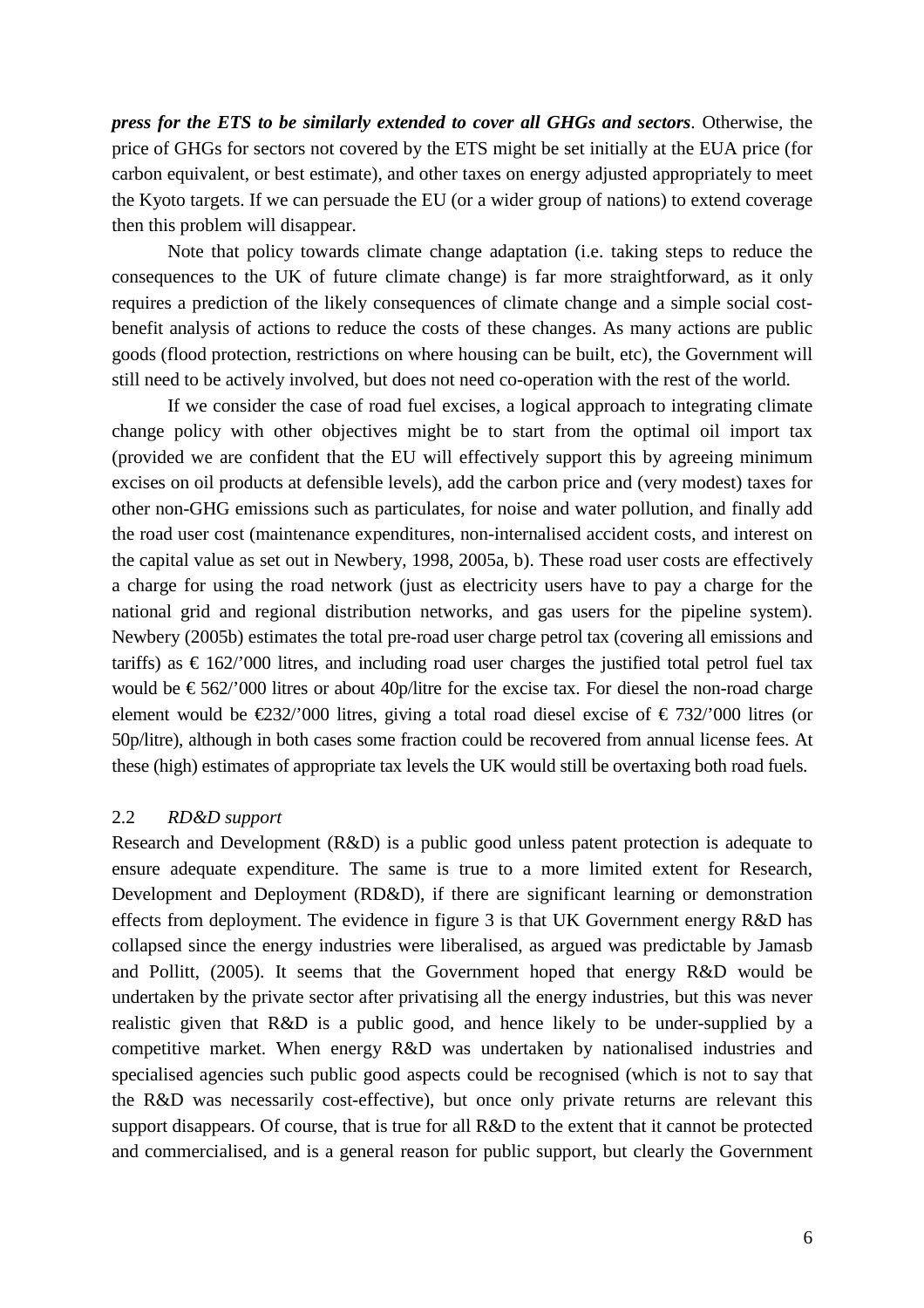has in the past taken particular responsibility for supporting energy R&D as part of wider energy policy, and that role needs to be reinstated.



**UK energy R&D as a percent of GDP**

**Figure 3 The collapse of UK Government energy R&D expenditure**

Energy R&D has, however, an additional claim for public support, as R&D in lowcarbon (low-C) technologies has the potential to make them attractive to a large market that may not otherwise adequately internalise the GHG externality, so there is an additional benefit over and above the normal commercial returns to successful innovation. Support for low-C technologies can be justified to the extent that it has a reasonable chance of wider scale adoption that leads to GHG mitigation whose extra value (measured by the social cost of carbon) justifies the initial extra costs.

This is where the DTI should take an economic approach to mechanisms for supporting low-carbon RD&D. The most compelling case is where a large number of countries agree to collectively support RD&D in low-C technologies. The benefits will accrue first to the collective (assuming they have also signed up to reducing emissions and wish to do so at least cost), and second to the rest of the world *provided* the new technologies are commercially attractive to them. The distinction is that the EU (for example) is already internalising the cost of carbon, so that low-C technologies are more likely to be commercially attractive inside the EU than in other countries that are not as fully pricing carbon.

One appealing joint mechanism might be an agreement to levy an R&D tax on electricity to fund R&D, just as the US Electric Power Research Institute (EPRI) had a 1% turnover charge on electricity to fund electricity R&D. Ofgem is already moving in a sensible direction on the encouragement of R&D funding in a deregulated environment. In 2004 it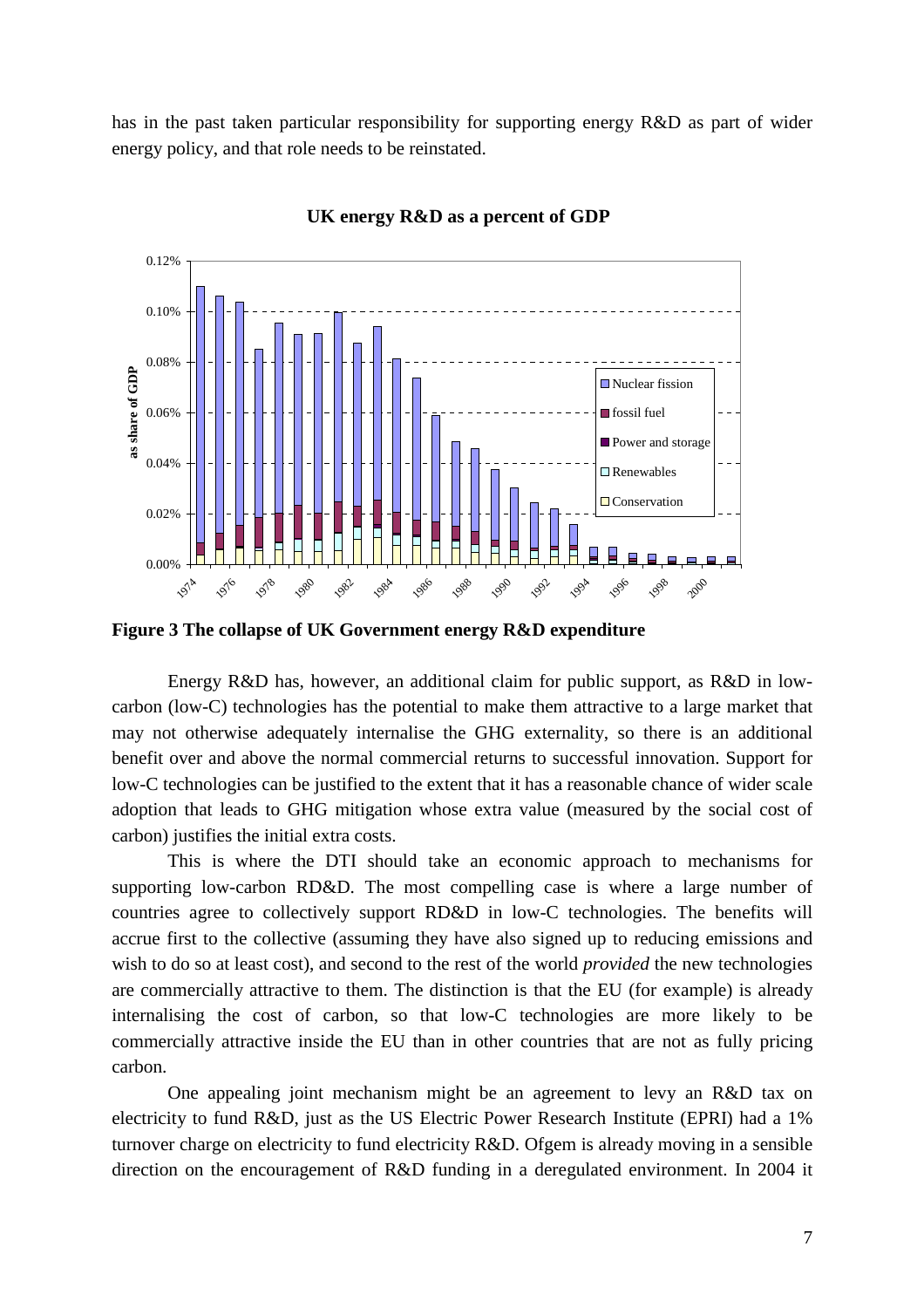introduced the Innovation Funding Incentive (IFI) for electricity distribution network operators (DNOs) (Ofgem, 2004). DNOs are allowed to spend up to 0.5% of revenue on eligible IFI projects. They can then recover up to 90% of R&D expenditures initially (falling to 70% by 2010) in additional charges to customers. IFI projects can focus on any aspect of DNO system asset management and are aimed at technical developments that deliver value to customers. Such a model could be extended more widely, provided it was additional to the current (low) levels of UK Government R&D support.

If our RD&D support is not in response to a collective agreement or does not increase the chance of such an agreement (explicit or tacit, in that the other countries may be shamed into additional action, as in the case of some states in the US), then the benefits accruing to the UK will be considerably diminished, unless we make a break-through that makes a new technology competitive and demanded by a large market. In the latter case there is no obvious difference in support for low-C technologies and any other potentially exportable profitable technology, and so no extra case for additional support.

To be more specific, the costs of support are reasonably simple to estimate (given some projected rate of research and/or deployment), but the benefits will fall into one or more of four categories:

- (i) direct future cost savings measured by the value of carbon saved within the UK, valued at the ETS price (or, if the ETS collapses, the relevant and rather low *UK* social cost of carbon, UKSCC);
- (ii) future cost savings for the relevant group of countries (e.g. the EU under the ETS, or Annex 1 countries), measured by the relevant area-wide social cost of carbon, to the extent that the expenditure is to discharge an obligation arising from a treaty agreement of burden sharing of low-C RD&D. For example, if all EU countries sign up to meet a renewables obligation of x% of electricity generation or y MWh, then the UK can support such deployment with leastcost subsidies (discussed further below);
- (iii) future UK profits from commercialising the low-C technology successfully, where again an economic approach is needed to justify any additional public support, given that this is potentially a commercial reward and should therefore be a commercial decision, and
- (iv) to the extent that there is a significant impact on the demand for low-C generation, there may be an impact on the global price of fossil fuels. Oil is hardly used in generation, so the main impact here would be on the price of gas, and would only work if so long as gas and oil prices remain linked. This benefit is akin to the optimal tariff argument for taxes on oil (and similarly gas from outside the EU). As Appendix 1 points out, the current design of the ETS actually works in the opposite direction, tending to increase the price of gas and the market power of gas suppliers.

Decentralising the cost of this activity (burden-sharing across the EU and hopefully more widely) is in the UK's interest, given her small share in the collective benefit of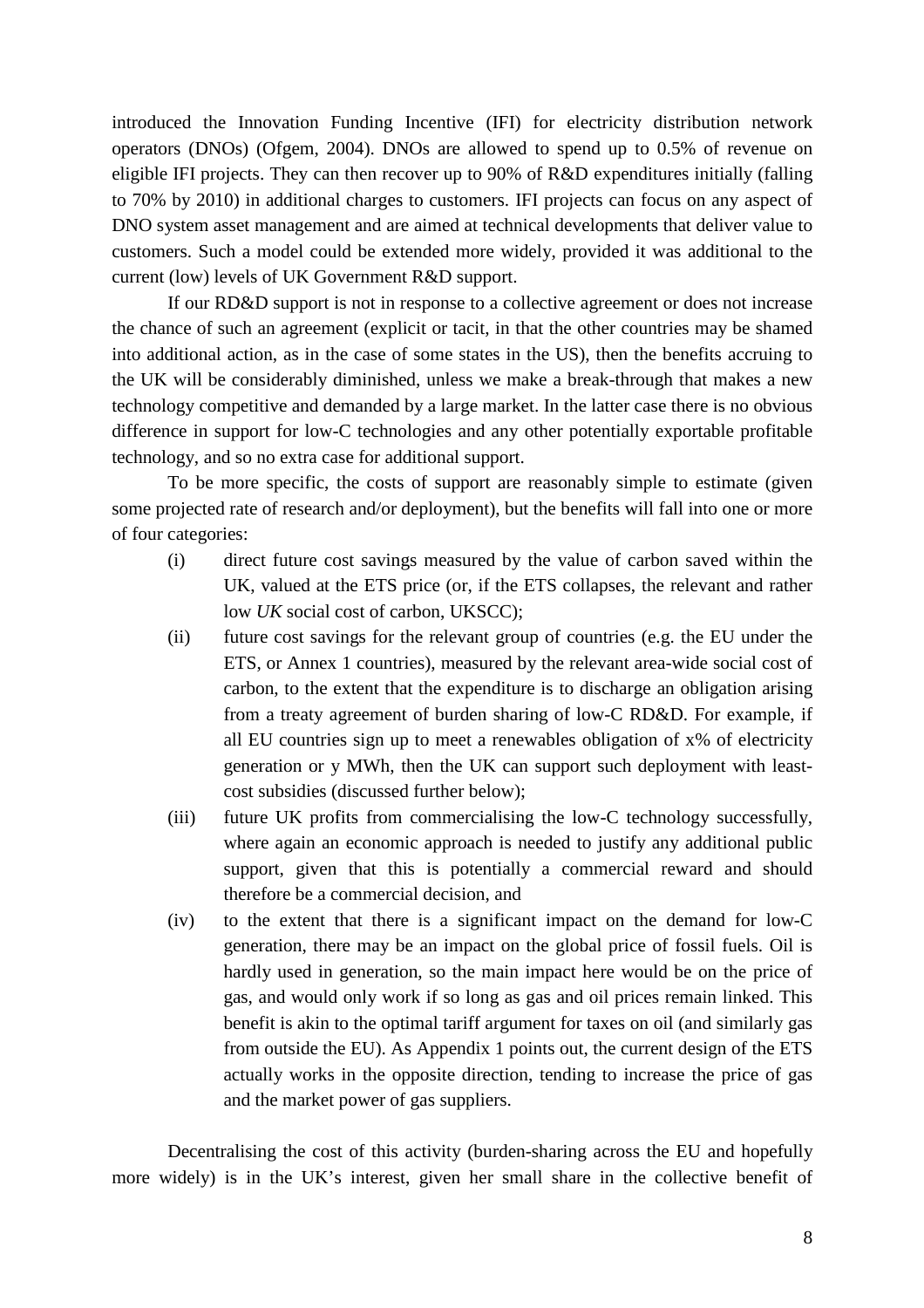mitigating climate change acting in isolation. *Devising suitable instruments for burden sharing which encourage the most cost-effective research is a challenging and important task for EU energy policy on which we would hope the UK would take a lead.*

## 2.3 *Security of supply and market power*

Recent surges in gas prices, the failure of the Rough gas storage facility, and allegations of market manipulation in the use of the gas interconnector, combined with a more rapid than expected decline in indigenous gas production and a rapid increase in forecast gas imports, have all highlighted the risks to security of gas supply. Not surprisingly, the Energy White Paper listed as a key objective "To maintain the reliability of energy supplies" and the Energy Review notes that

- "Progress in introducing truly open energy markets in the EU has been slow over the last three years;
- There has been a general heightening of sensitivity around global energy issues, affecting perceptions of the security of supply from major exporter countries and contributing to higher price volatility."

As energy policy is directed to correcting energy market failures, one must ask what market failures justify any additional intervention to obtain (additional) security of supply. The normal argument in a well-functioning market is that price rises signal scarcity, and cause consumers to hedge risks through contracts, build storage and provide the necessary reserve capacity and/or dual-fuel capabilities to deal with cases of excess demand, plant failure, or supply disruptions. If the government mandates additional storage, spare capacity, or fuel diversity, then the market will find these activities less profitable, and will respond by reducing their own supply of these facilities, in the limit replacing public actions one-for-one until there is no private supply. Thus if storage is mandated because considered insufficient, then the expected returns to private storage will fall below the market level and no extra commercial storage will be built (all storage will be deemed that needed to meet the mandate, which by hypothesis is above the equilibrium amount).

Current shortages were not anticipated by the market, for if they were then it would have been profitable to secure contracted supplies, possibly to have built more storage, or to have advanced the date of commissioning new LNG terminals. It is not clear that any public body such as DTI could have made better forecasts. Setting up the Joint Energy Security Of Supply Working Group was a useful step in collecting and disseminating information, although it is somewhat surprising that the last report is dated November 2004.

The UK has wisely refrained from imposing price caps on wholesale gas and electricity markets (at least, in the absence of evidence of market abuse – there was a price cap on electricity for that reason from 1994-6). If market prices can rise to signal scarcity, then in theory the market should signal efficient responses to those price rises and anticipated scarcity. The main potential market failure is market power, which may be a problem in supplying gas through the interconnector (if Continental and/or external suppliers restrict supply to increase UK sales prices). This should be addressed in the first instance through a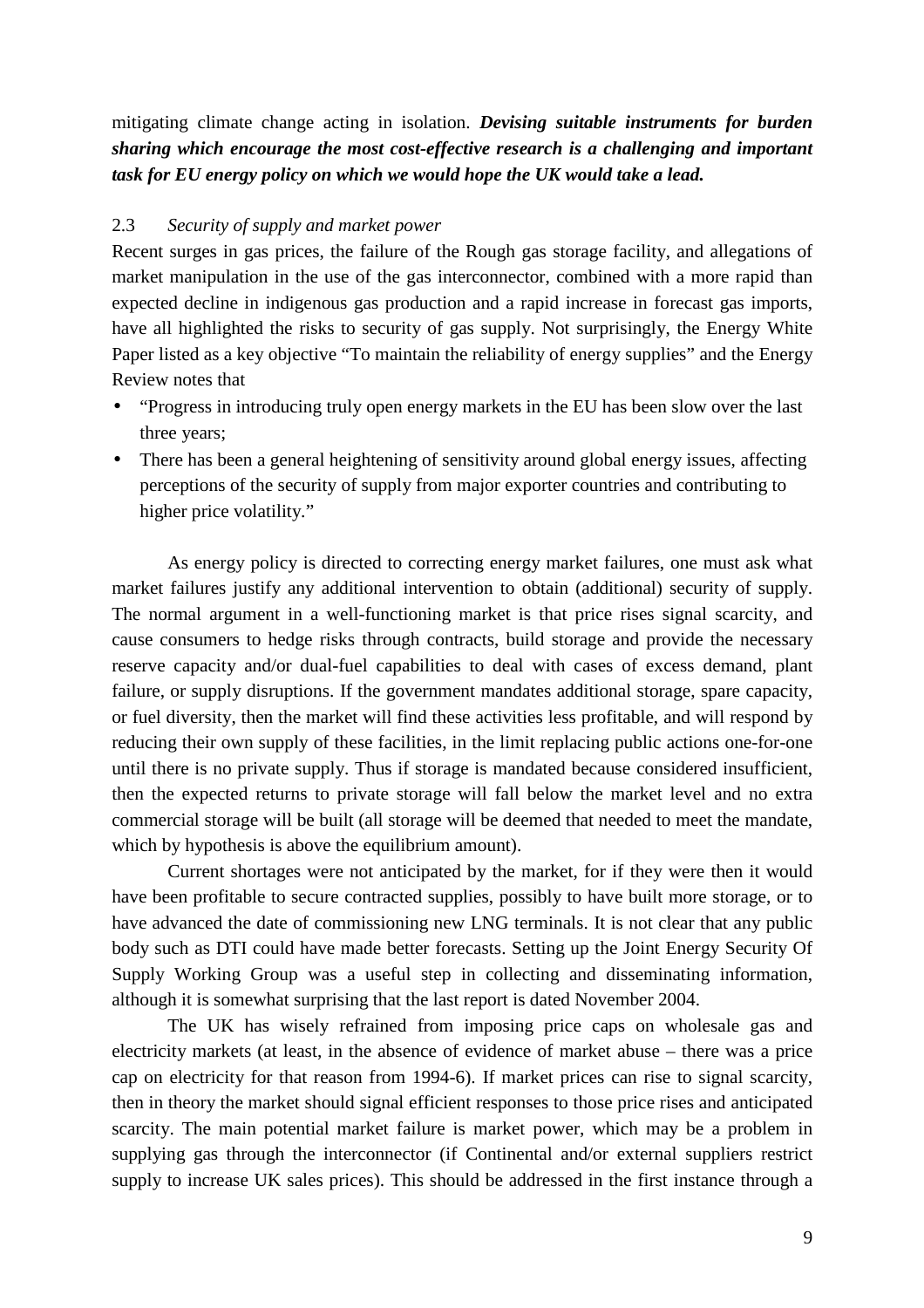complaint to the Commission (and that has been the route adopted). If it proves hard to remedy Continental energy market imperfections, the main worry is that market prices become harder to predict as they may be less determined by fundamentals and more by shortrun inelasticities that allow oligopolistic mark-ups above competitive levels. The standard remedy is for increased contract coverage, and one then asks whether there is a bias to undercontract.

Here the main risk is that UK suppliers may find it cheaper to (occasionally) declare bankruptcy rather than buy expensive gas or electricity to meet contracts to deliver. That is best addressed by normal financial regulation for poorly-informed counterparties (domestic customers in particular), and less onerous regulation for well-informed customers, who can judge the counter-party risk themselves. While it may be socially desirable to increase contract cover above the level that seems commercially desirable (because of the public good of reducing market power), it is not clear whether there is any simple method of achieving this that would not be costly and intrusive. In futures markets liquidity is increased and transaction costs reduced, encouraging contracting, by standardising contracts and publishing contract coverage and open interest. *Ofgem should clearly monitor market liquidity and transparency and endeavour to increase both.*

If expectations of Gazprom's reliability have deteriorated, does that warrant intervention? Again, contract cover is a partial solution, provided it can be enforced (and force majeure may render the contracts void). One question is whether the macro-economic effects of energy supply disruption may lead to systematic market failure (and a case for intervening to reduce supply vulnerability). Here the contrast between gas and oil is important. An oil embargo can be partially mitigated by switching suppliers and drawing down stocks widely distributed across the globe. If Gazprom (or a transit country) disrupts supplies, it may be very difficult for the UK to switch to alternative sources, as we are reliant on the interconnector for pipeline gas, and spot LNG markets are thin, relative to the volume of gas pipeline imports from Russia.

The external (or macro-economic) costs of gas disruption (i.e. those not reflected in prices that guide storage and contract decisions) are therefore likely to be higher than with oil. The IEA decided to require 90 days oil storage to deal with oil disruptions, and on that basis the UK might argue for a considerable increase in gas storage. The problem, noted above, is that increased mandated storage will destroy the commercial market for storage, unless it is held off the market except for well-defined conditions (like the US Strategic Petroleum Reserve).

Market power distortions *may* be a problem for the gas market if the price is linked to the price of oil and hence lacks the seasonality that gives the correct signals for storage investment, but this can be exaggerated. If much gas is bought on long-term contract (typically the case for inflexible supplies from LNG, offshore gas-fields, long-distance pipeline, where using the full capacity of the facility may not match varying seasonal demands), then it is likely to have a capacity and volume element (perhaps concealed as a take-or-pay contract). A well-functioning spot market will then deliver highly seasonal prices where storage capacity is (at the margin) expensive and scarce. This seems to have been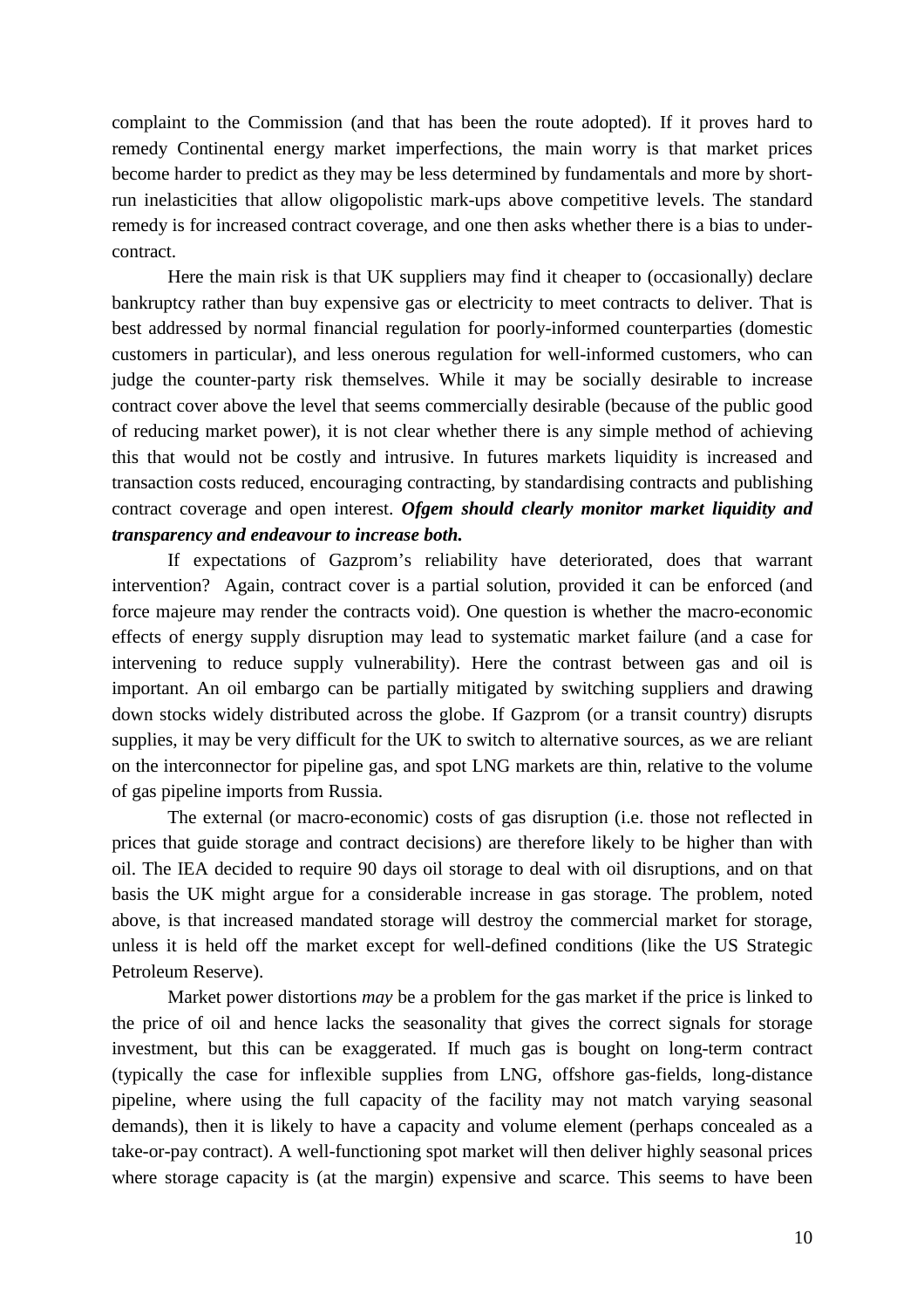illustrated recently in Britain during November 2005, when the spot price differences across the inter-connector should have signalled full capacity utilisation, but the inter-connector was only 60% full. In effect, the Continental spot market was illiquid and the prices quoted were not true scarcity prices (or there was abuse of market power, or both). Certainly UK NBP prices signalled scarcity prices that would encourage domestic storage investment.

## 2.4 *Diversity of supply*

Britain is on current projections increasingly dependent on gas and hence its diversity of fuel supply is projected to decrease quite sharply over the next decade. Does this justify interventions to reduce imported gas dependence?

Renewables policy aims to increase the share of electricity generated by renewable sources and to that extent will increase diversity above the level chosen by the unaided market. The ETS has a mixed effect, as it makes low-C generation (like nuclear power) more competitive (potentially reducing gas imports) but makes coal more costly, encouraging gasfired generation, which increases gas dependency (although high gas prices ought to reduce this effect). With peak and mid-merit electricity prices increasingly set by gas (and carbon) prices, electricity consumers become more exposed to gas price risks, which recent events suggest can be significant. If Britain has market power in the import gas market then, as with oil taxation, there may be a case for an optimal gas import tariff to reflect that market power, and this might take the form of required storage of so many days import capacity paid for by importers, to reflect a possible under-supply of storage, as noted above.

*The lack of a long-term contract for (or option on the price of) carbon, which could be an important aspect of long-term contracts for low-C generation, may be a cause for concern and a possible market failure*. In Finland, a new nuclear power station is being financed by long-term contracts with large industrial consumers (in the paper and pulp industries that have high energy demands and long time horizons), partly as a hedge against future high carbon prices, but the prospect for similar long-term contracts in the UK is less evident. Nuclear power could offer long-term supplies at prices indexed to the RPI (particularly if, as would seem logical, it could issue indexed long-term debt to finance part of the construction costs), and electricity supply companies, many of whom are short in the wholesale market with larger retail sales than generation, may find such contracts attractive. The need for such carbon contracts is considered further in Appendix 2.

### 2.5 *Other information asymmetries and barriers to using low-carbon technologies*

There may be a case for intervening to correct systematic biases in decision-making where there is a systematic under-response compared to efficient decisions that should be taken if well-informed and rational agents were confronted with the right prices (including the prices for energy and emissions). The classic example is energy conservation or energy efficiency, where consumers may not be able to make informed life-cycle decisions, where labelling is important but may not be adequate, and where standards may have an important role (e.g. in appliances, for standby power consumption, and in buildings).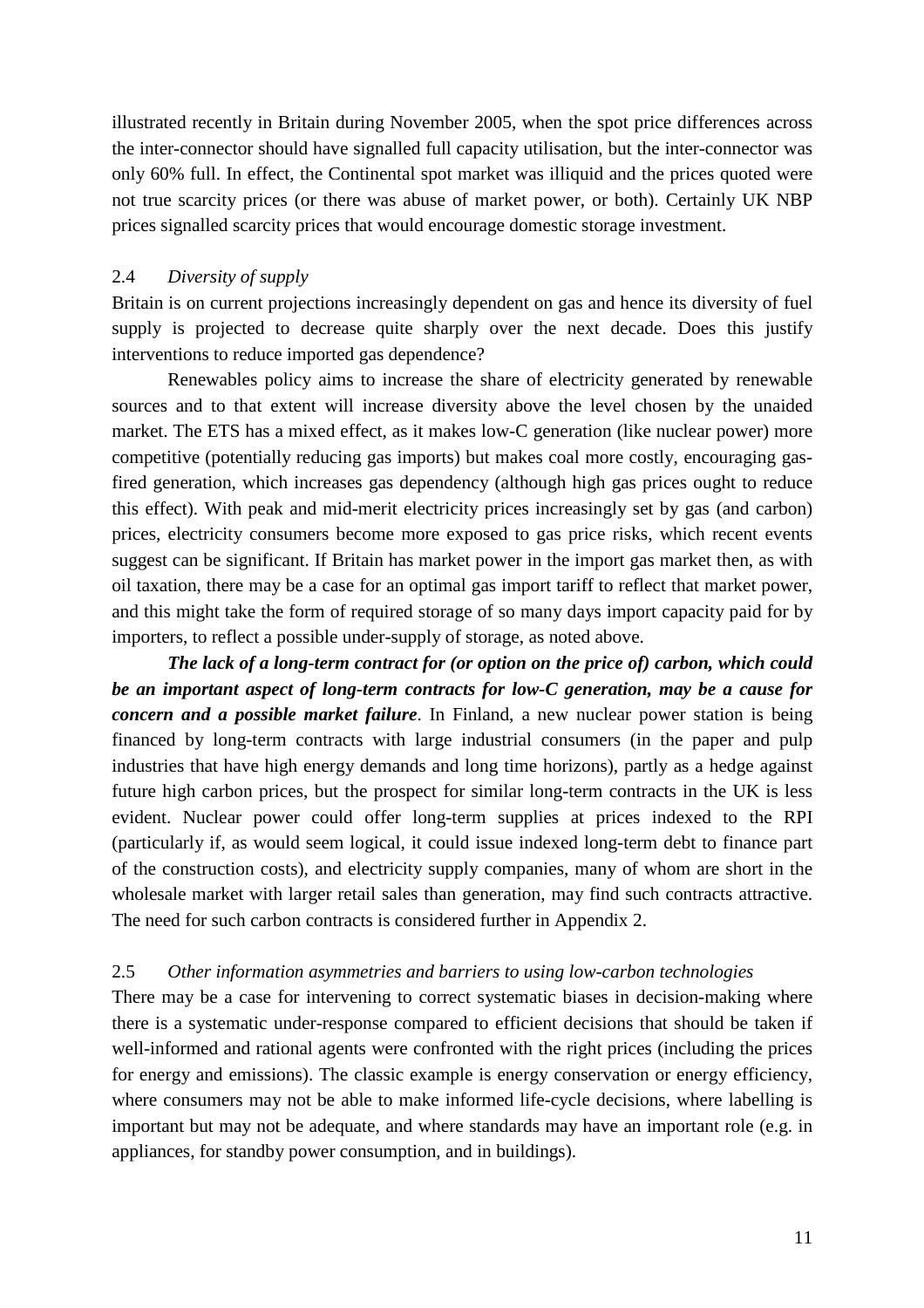Smart metering has now become cheap (mainly as a result of ENEL installing some 30 million in Italy) and its deployment would assist the deployment of distributed generation. Ofgem could help by ensuring that subsidies available for e.g. micro-generation or solar PV are automatically paid when suppliers install such facilities (apparently this is not the case).

## 3 **Other distortions than need addressing**

The current system of allocating allowances (EUAs) to power stations was agreed during negotiations over the design of the ETS, and has the effect of making large income transfers from consumers to generating companies, which are a pure addition to the profits of those companies as the carbon price is passed straight through in higher electricity prices. This has already attracted considerable consumer objections and was a major factor calling for the EC investigation into high energy prices last year. It would be desirable for both fiscal reasons and to retain consumer support if these windfall (i.e. not compensatory) transfers were phased out as soon as possible, and that the distorting effects of most proposed future allocations were minimised, as explained in more detail in Appendix 3.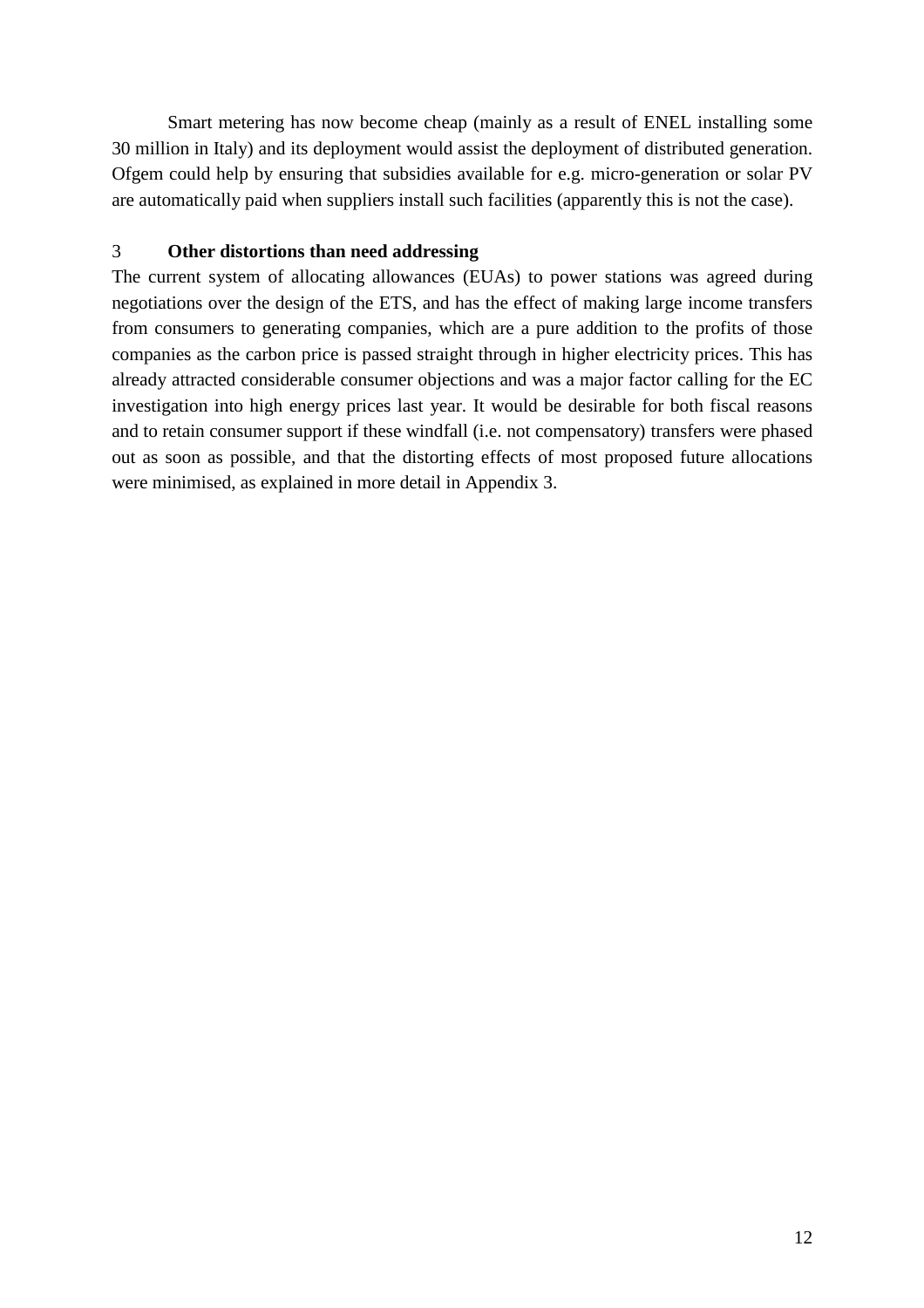#### **Answers to questions posed by DTI**

*Q.1. What more could the government do on the demand or supply side for energy to ensure that the UK's long-term goal of reducing carbon emissions is met?*

On the supply side, there are two major obstacles to investments in electricity generation that would lower carbon emissions: economics and uncertainty. Most low-C technologies are capital-intensive but have low (or virtually zero) running costs. Their economics depend critically on the capital cost per kW, their availability, and the value of the electricity they sell. The value of electricity depends in term on the cost of generation of the price setting plant, which in Britain is increasingly gas-fired, and the carbon cost. Future carbon prices (and even the commitment to the ETS or its successor) are uncertain, and this chills investments whose viability depends on an adequately certain level of future carbon price. *Creating a suitable instrument to reduce this risk is therefore a key task facing the Government* (and the EU). Possible approaches are discussed in Appendix 2.

In addition, some technologies that are not commercial now at current carbon prices  $(\text{\textsterling}25+\text{\textit{t}}\text{CO}) = \text{\textsterling}65+\text{\textit{t}}\text{C}$  may become commercially viable at some future date if costs can be adequately reduced. It should be possible to estimate on the basis of learning curves and the productivity of RD&D which technologies it is worth investing in from a global point of view (through support to RD&D and underwriting deployment). There is a public good problem of financing this support (over and above the carbon contracts described above, which are commercial transactions that should be attractive to the Government if they are committed to future carbon prices remaining at a satisfactory level). The public good is a club good for the member countries who support the scheme (currently the EU, but ideally if Kyoto extends in time and coverage, to Annex I countries) and they need to find a mechanism for sharing the burden.

One such attractive method is to require each country to support some fraction of its total generation capacity (or output, to be decided) under each approved technology. A more flexible approach would allow some trade-off between technologies, reflecting their worthiness for support or the potential uncaptured external benefit arising from their support – so for example 1 MWh of wind generation might be deemed equivalent to 0.5 MWh of solar PV. The weights might be determined by the relative costs of support, i.e. the amount of capital subsidy per kW per year of the life-time of the capacity. Such support may take the form of green certificates which would be tradable, but *it is important to choose a design for the support mechanism that is least-cost, and that means reducing unnecessary price risk and not necessarily granting all technologies equal support* (as happens under the UK ROC system). Appendix 2 discusses some of the design implications and argues that at the EU level (and one would wish to see if this could be efficiently devolved to the country level) there would be tender auctions for capital subsidies for each technology, with relative reservation prices determined by an assessment of the size of the potential external benefit of the support). Butler and Neuhoff (2004) argue that the price certainty provided by feed-in tariffs in Germany has been far more cost-effective at stimulating the deployment of wind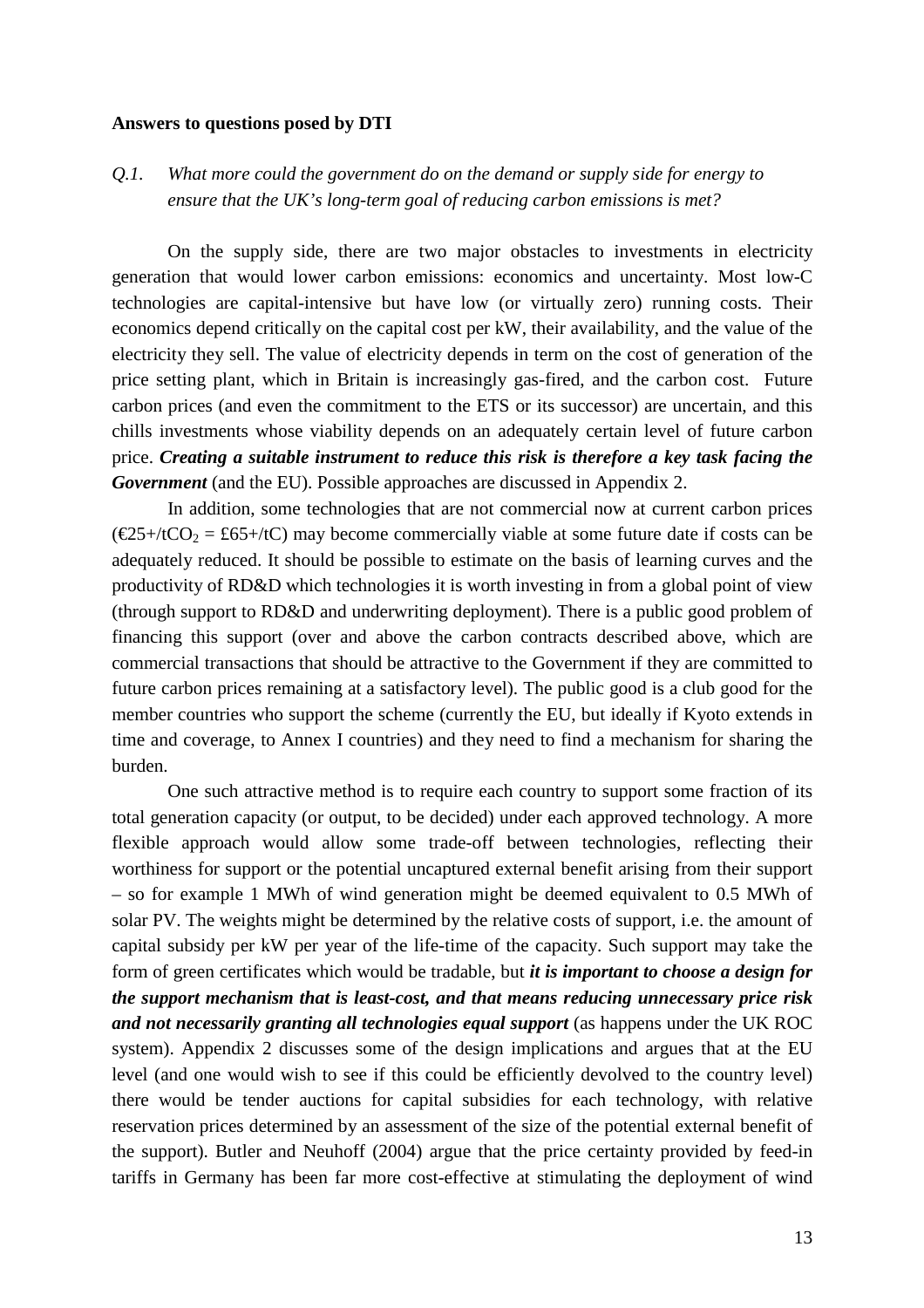power there than the various riskier methods tried in the UK and there are useful lessons to be drawn from that.

Finally, at present nuclear power faces serious obstacles to efficient deployment. It does enjoy the benefit of the current ETS that raises the price of power generated by the cost of marginal  $CO<sub>2</sub>$  released, but as argued above, the durability of this benefit is in doubt. As discussed in the answer to Q3, UK Energy Policy needs a more efficient approach to nuclear siting, licensing, safety responsibility, decommissioning and waste management. At current long-term real interest rates, gas and carbon prices, nuclear power is economically very attractive, but the lack of long-term carbon and possibly electricity contracts somewhat reduces that attraction. The real show-stopper is, however, the lack of political commitment to resolving the regulatory hurdles (including waste–management) facing the industry.

On the demand side there are still various obstacles to improving energy efficiency of which the subsidies in the form of reduced rate VAT are one clear example, but the informational asymmetries discussed in section 2.5 above are also relevant. Standards for appliance and building energy efficiency are one standard solution to these. Improving the efficiency of the building stock may well be where the most cost-effective gains are to be reaped (although this would require a sound social-cost benefit test to confirm).

Q.2. *With the UK becoming a net energy importer and with big investments to be made over the next twenty years in generating capacity and networks, what further steps, if any, should the government take to develop our market framework for delivering reliable energy supplies? In particular, we invite views on the implications of increased dependence on gas imports.*

Security of supply decisions will be taken efficiently by the market only if scarcity is correctly priced and consumers anticipate future risks correctly. Ofgem is correcting the unsatisfactory nature of the balancing mechanism towards marginal pricing of imbalances and away from average pricing, and this should give clearer signals of scarcity, which in turn feed back into spot and contract electricity prices. Ensuring that suppliers are credit-worthy is important if they are not to avoid their financial risks by choosing bankruptcy. Gas storage investment decisions require an efficient intertemporal pricing of gas, which current oil-price linked contracts may fail to deliver (but see above at section 2.3). Such contracts are favoured by Gazprom and effectively undermine the security of local gas supply increasing dependence on Gazprom. There is thus a potential abuse of market power that may need corrective action if spot markets do not signal temporal scarcity properly (i.e. the price difference between winter and summer needs to earn a return on the cost of both the gas and the storage capacity, which has not been the case in the recent past). Long-term gas contracts with Norway ought to reduce dependence on Russian gas, as will the predicted increases in the share of LNG.

Retaining generation plant that is obsolete (coal and oil-fired in particular) to deal with gas shortages may be cheaper than providing gas storage, and a proper costing of emissions (sulphur in particular) should inform policy towards the implementation of the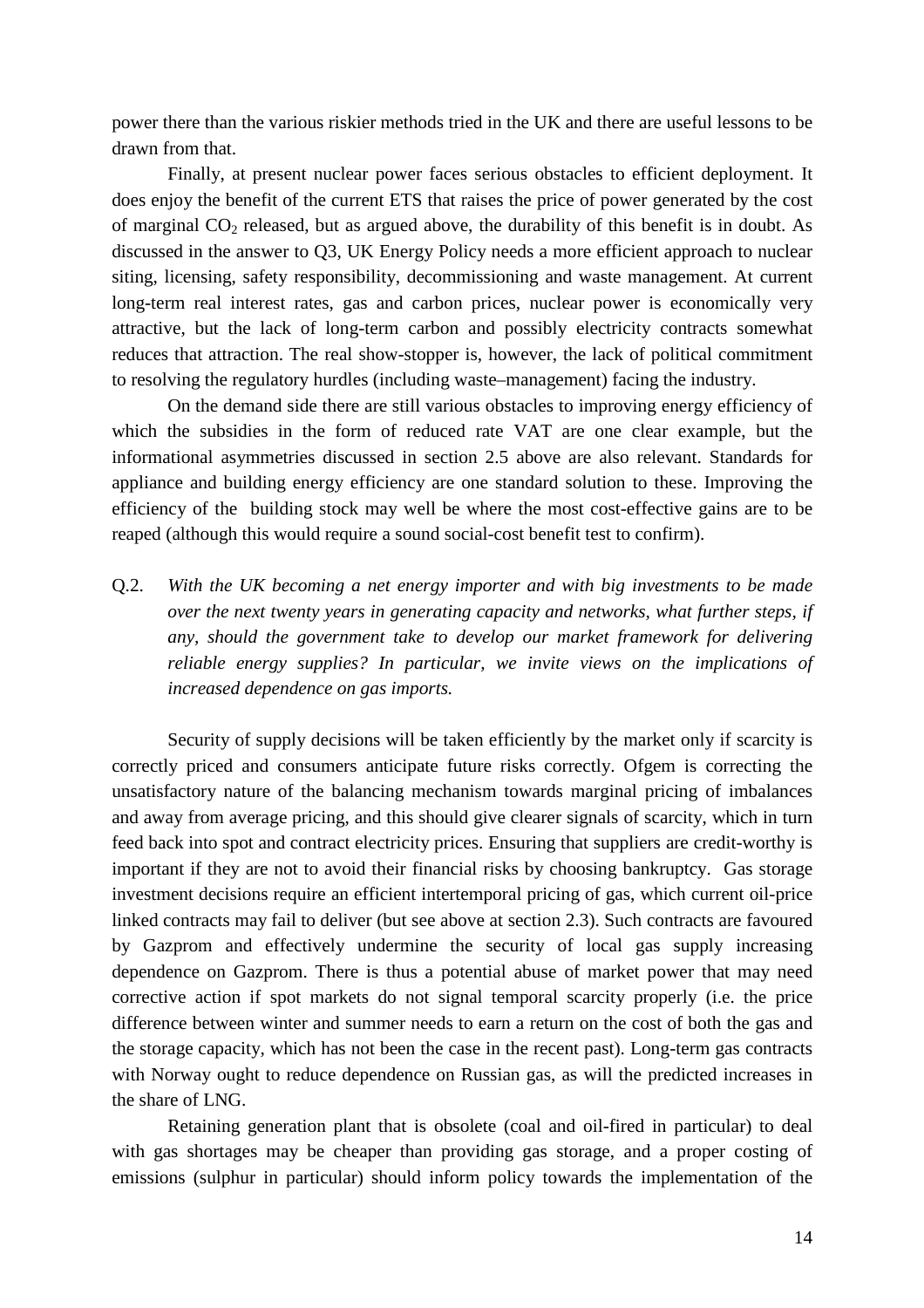Large Combustion Plant Directive (LCPD), as it may be preferable (cheaper) to keep coal and oil plant available even without Flue Gas Desulphurisation. *The Government should consider whether to modify the application of the LCPD to power stations by introducing sulphur trading (as in the US) rather than subjecting each station to arbitrary limits (as under the LCPD)*.

Finally, there may be a case for reconsidering domestic franchises for gas and electricity (although this might require an EU decision to modify the Energy Directives, unless some other mechanism to make a single regulated regional supplier (perhaps chosen by auction) the obvious choice for an overwhelming share of domestic customers. Franchises provide the security that encourages long-term contracting that might support more diverse and secure investments (even in nuclear power, if the regulatory obstacles can be overcome). Certainly the REC franchises allowed considerable investments by IPPs in the 1990s. It is possible that the present structure of dominant and vertically integrated supply companies is an adequate substitute for reducing investment risks, even if it does so at higher cost for domestic consumers.

Q.3. *The Energy White Paper left open the option of nuclear new build. Are there particular considerations that should apply to nuclear as the government re-examines the issues bearing on new build, including long-term liabilities and waste management? If so, what are these, and how should the government address them?*

There are several actions that the government can take at low cost that considerably reduce the cost of exercising the nuclear option at some future date, such as providing assurances of stability of (and a intelligent design of) the safety and licensing regime, some way of reducing the cost of site approval, and of course assurance about (guaranteed contracts for) long-term liabilities and waste management, as well as longer-term assurances about the future price of carbon (as discussed in Appendix 2).

From the perspective of a nuclear power station design company (such as Areva-Framatome, Toshiba-Westinghouse or AECL Ltd) the United Kingdom appears to be a small and complicated market. There are larger and easier markets out there. None of these companies is fully familiar with the UK safety culture (in particular the *As Low As Reasonably Practicable* 'ALARP' approach); nor are they familiar with the workings of the HSE Nuclear Safety Directorate.<sup>6</sup> That Directorate is currently under-staffed and would appear unable to cope with multiple design approval applications. This is further complicated by the Government's somewhat ambiguous plans for "pre-licensing". As a consequence, the HSE-NSD is unlikely to be able to help a foreign design company familiarise itself with the UK safety regulation process anytime soon.

The UK has liberalised its electricity industry and has achieved competition. This is a good thing. At least four UK generators (British Energy, EdF, e-ON and RWE) currently

<sup>&</sup>lt;sup>6</sup> See Kemp (2005) for a discussion of the problems of created by the British approach to nuclear safety.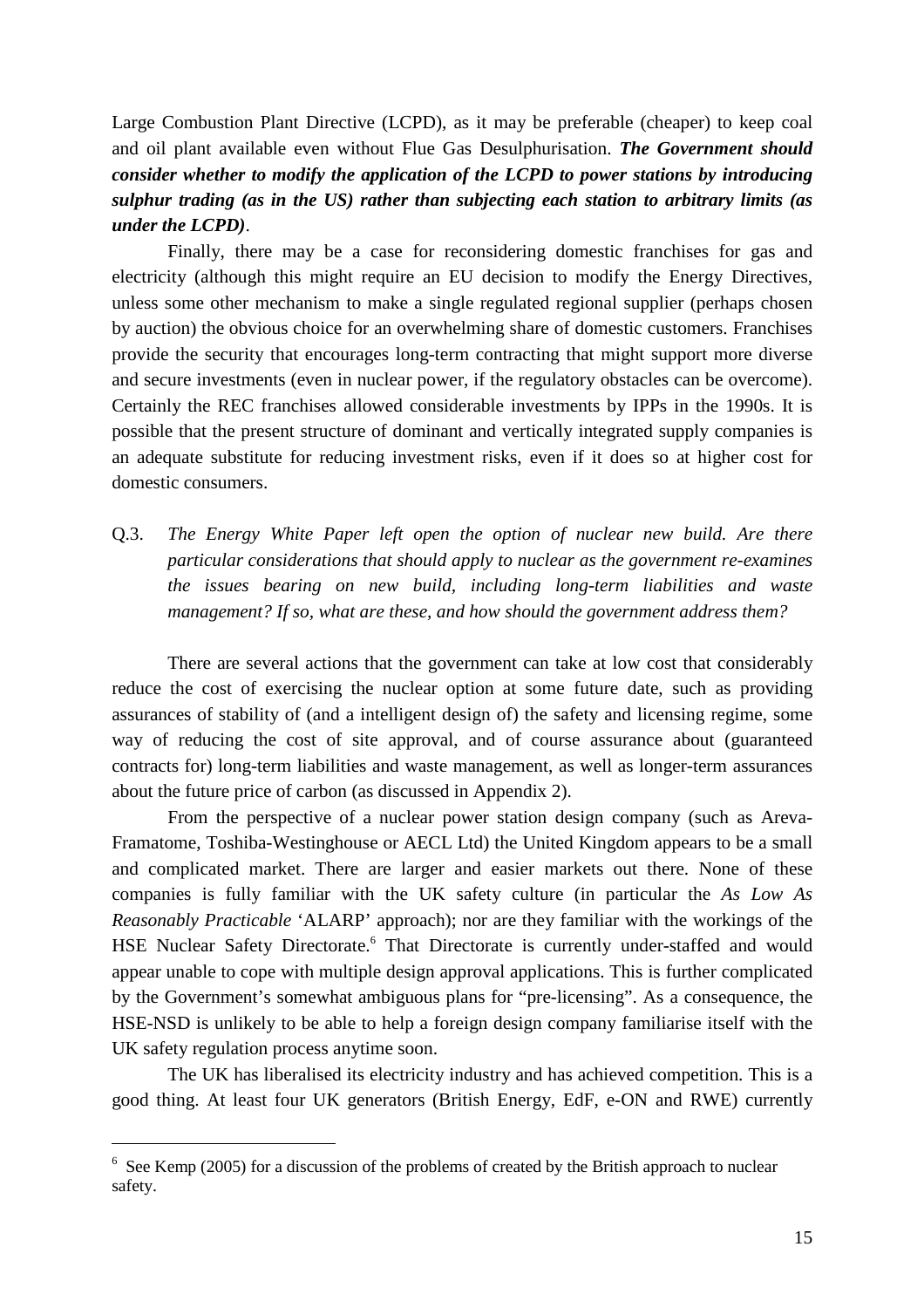operate nuclear power plants perfectly safely somewhere in the European Union. How useful is that international experience in facilitating an efficient new build programme in the UK? Perhaps British Energy has a special advantage. We are not persuaded that nuclear power is so special that only one company should generate nuclear electricity in the UK. However, achieving a level competitive playing field for multiple nuclear generators, each perhaps seeking to build their preferred reactor type, seems especially complex given today's starting point.

The UK engineering base is comparatively weak and these international reactor technologies will struggle to source more than 50% of their design from UK companies. How does this affect the attractiveness of our market? At present in Europe and North America new build is only just starting and engineering firms are still keen to be given a chance. It is not unimaginable that in two years there will be a stampede towards nuclear power and the United Kingdom will struggle to attract interest from nuclear constructors.

We have companies capable of managing the complexities of project management for nuclear power plant construction, Amec and Bechtel come to mind. They appear to have a pivotal role in helping define the limits of the possible. We suggest that policy makers should examine the issues faced by all parts of the supply chain and establish an appropriate risk allocation. This is to be preferred to a strategy designed to assist the design companies or electricity generators. The whole question of where the responsibility for the design should rest may need rethinking and is an area that deserves careful analysis. Here the Treasury's approach is relevant: "the principle that should govern risk transfer in PFI projects is that risk should be allocated to whoever is best able to manage it. [ . . ] The aim is to achieve optimum risk allocation, not transfer for its own sake." (HM Treasury, 1995, §3.6 p13).

Nuclear power looks attractive at low rates of interest and current gas and carbon prices (or even projected prices reflecting lower gas prices). Figure 4 is reproduced from figure 16 of Roques, Newbery and Nuttall (2006) and shows the risk-return characteristics of three base-load generation technologies at a 5% real discount rate and a carbon price of £40/tC (SD £10), equivalent to a  $CO_2$  price of £11/t  $CO_2$  or rather lower than the price since last June).

With a 5% real discount rate, the nuclear plant Expected Net Present Value (EPNV) is much higher than the ENPV of a coal or CCGT plant, which are similar to each other. The relative riskiness of the three technologies has nuclear being less risky than gas and coal when only cost risk is taken into account, and the CCGT becoming much less risky to a merchant generating company than nuclear when both electricity price and gas price risks are taken into account, due to the high correlation of gas and electricity prices at present in the British market. Optimal portfolios when generators can obtain a long-term power purchase agreement contain a majority of nuclear power.

For a real discount rate of 8%, all three technologies still have positive ENPV and nuclear is less risky than gas and coal when only cost risk is taken into account (i.e. selling at a fixed price of electricity), but the CCGT is now much less risky to a merchant generator than nuclear when selling at the spot electricity price which is linked to (highly correlated with) the gas price. Clearly the economics of nuclear power depends sensitively on the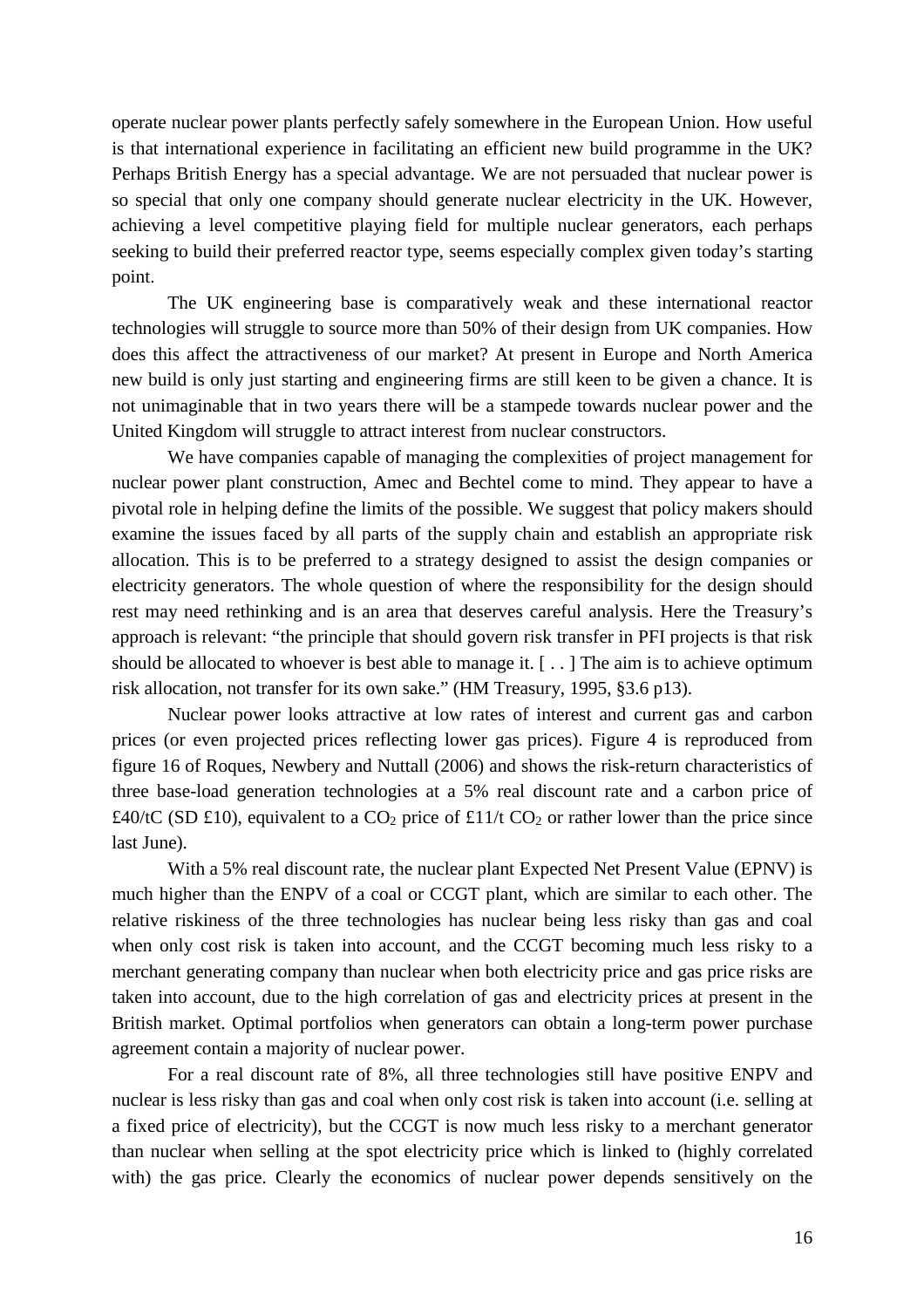discount rate and the nature of the electricity sales contract (which will depend on the degree of vertical integration of nuclear owning companies with retailing).



**Figure 4 -** Efficient frontier for portfolios of Nuclear, Coal and CCGT plants with *fixed and risky* electricity prices (*5% discount rate*)

One striking mismatch that suggests a possible market failure (or distortion) is in the current long-term risk-free interest rate (less than 2% for 30-50 years) and the commercial discount rate that is typically used to assess the economics of nuclear power. If companies were willing to take on the construction risk (which may be considerable), and if the Government could offer assurances against regulatory risk (site approval, licensing, safety and decommissioning), and if part of the capital could be raised by indexed bonds (perhaps even indexed to the electricity price)<sup>7</sup> perhaps secured by long-term contracts with consumers or suppliers, then the commercial case for new nuclear build would be considerably enhanced. (This would replicate the form of contract that the Finnish nuclear power station has with its backers who wish to use the power in their paper and pulp businesses and solves their problem of fixing the price of electricity).

Q.4. *Are there particular considerations that should apply to carbon abatement and other low-carbon technologies?*

 $<sup>7</sup>$  As the French Government issued bonds indexed to the price of gold in the 1970s.</sup>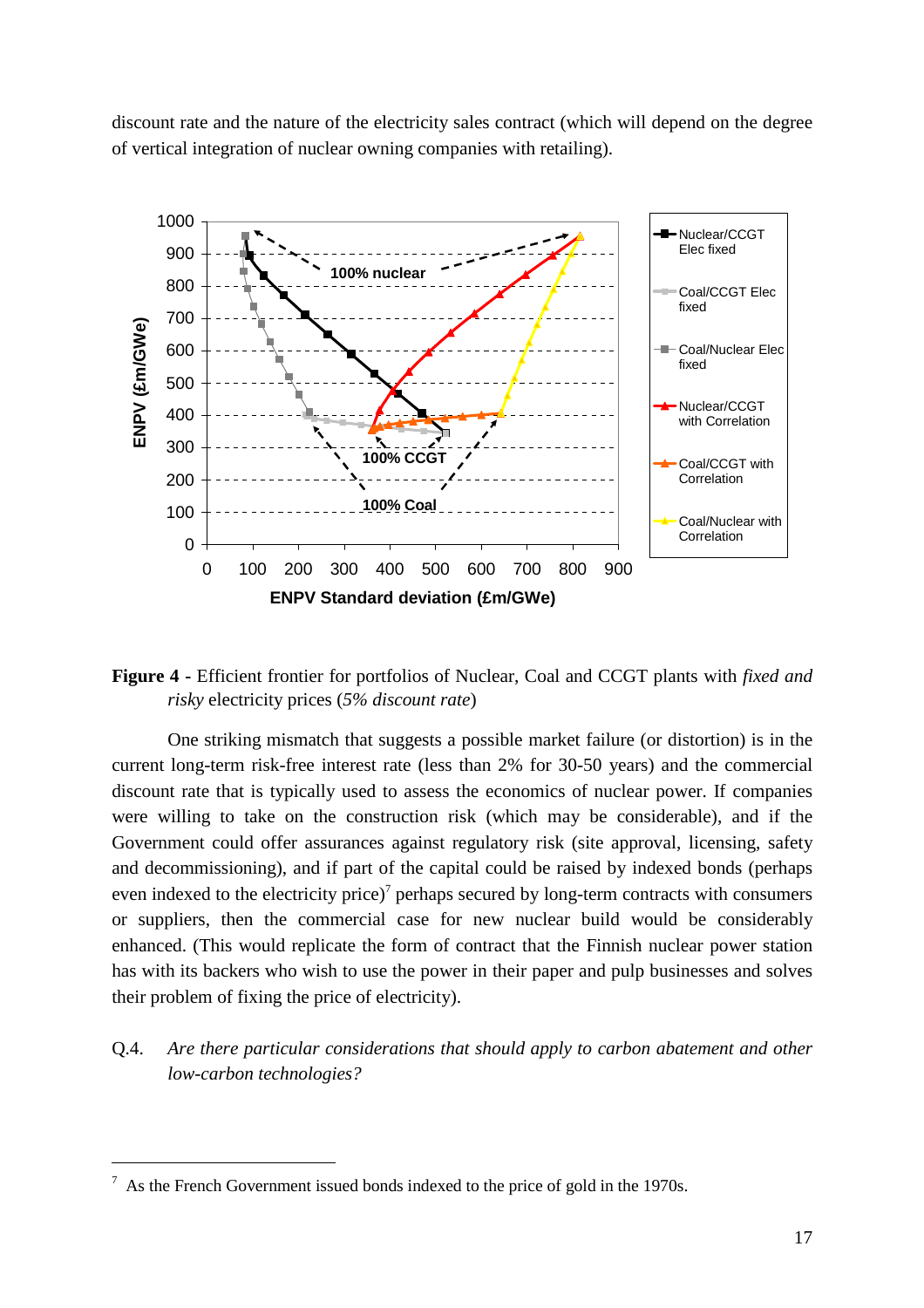The proper design of policy towards low-carbon technologies requires efficient instruments to reflect future carbon prices to guide current investment decisions, and providing efficient, lower risk, support mechanisms for the RD&D aspects of low-C technologies that are not yet commercial even with carbon properly priced. They are discussed in Appendix 2.

Carbon abatement technologies, defined here as efforts to reduce emissions from fossil-fired generation, raise different questions. Indeed, it is unhelpful and misleading to place low-C technologies such as renewables and cleaner fossil generation in the same category for policy (and budgetary) purposes.

The case for carbon capture and storage (CCS) is strong enough to warrant serious Government attention on its own merit. Key considerations include: increased energy security; continued extraction of oil and gas from the North Sea (with the twin benefits to the Government of regional development and deferring the costs of decommissioning); and the magnitude of potential reductions in greenhouse gases from CCS, particularly in developing countries if the technology can be made commercially attractive.

If CCS technologies are seen to be cannibalising support for renewables, then support from environmental groups and the public may suffer, as has happened in Australia. Indeed, as the House of Commons Select Committee on Science and Technology has noted, a far greater effort of engagement with the public is needed on CCS (House of Commons, 2006 p. 43, para. 95). Given the early stage of development and relative lack of awareness, caution is warranted.

Until 2012, the emissions trading system (ETS), by itself, is unlikely to offer a carbon price sufficiently high enough to warrant significant investment in most carbon abatement technologies. According to House of Commons (2006) "For coal plant, the cost of avoided emissions compared with the plant which would be built today is £17/t  $CO<sub>2</sub>$  avoided." This equates to about  $\epsilon$ 29/EUA, slightly above the current level, and £63/tC, higher than DEFRA's estimate of the (global) social cost of carbon. As with other long-lived and capital intensive low-C investments, if the UK is serious about demonstrating the viability of carbon abatement technologies, support mechanisms will be needed until a *long-term* carbon price mechanism is in place.

Unlike most other areas of the electricity sector, the UK has considerable expertise in the CCS in companies such as BP, Shell, Alstom, Mitsui Babcock, and AMEC. The UK also has the world-class British Geological Survey, which is already coordinating European efforts on geological storage. Based on historical ties, the UK is uniquely positioned to influence many of the major coal-consuming and exporting nations including the US, Australia, Canada, South Africa, and India.

In the short term, the focus of investment in carbon capture and storage technologies should be three-fold: large-scale demonstration in the UK, storage or enhanced oil recovery in the North Sea and cooperation in major emerging markets such as India, South Africa, and China. Each year, China adds (primarily coal-fired) generating capacity equivalent to total UK installed fossil capacity. Although the EU-China and UK-China memoranda of understanding are good first steps, they are still woefully inadequate given the magnitude and time pressures involved. Being able to influence the trajectories of China, India, South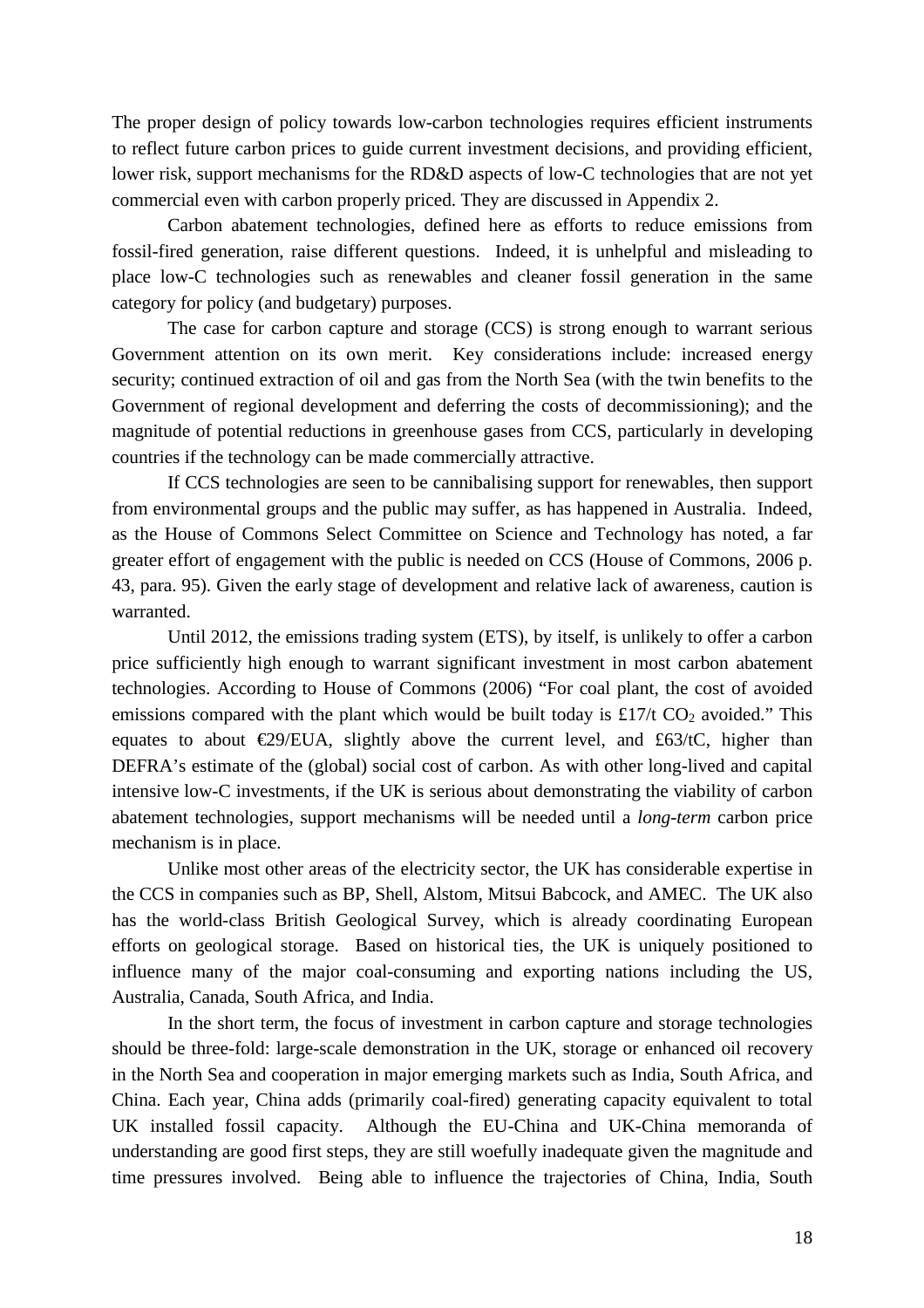Africa, and other developing countries with fast growth rates and domestic coal resources is thus of first order importance. Future involvement of key developing countries (and the US) in any international climate regime will undoubtedly be contingent upon addressing emissions from coal-fired generation.

If Britain seeks to maintain credibility as a leading advocate for carbon abatement technologies, it is incumbent to move beyond token efforts. The example of Sleipner in Norway has had a catalysing effect around the world in terms of generating media interest and broader notice. BP's DF-1 and other UK projects could have a similarly disproportionate effect at a time when many countries and firms are considering investments. The next obvious step would be support for demonstrating decarbonisation of coal plant (such as IGCC plus capture). RWE is already actively considering CCS for lignite plant in Germany and is involved in world-wide projects for  $CO<sub>2</sub>$  free steam plants (Platts, *EPD* 31 March 2006). Beyond direct support for specific capital investments, the only credible incentive for significant investment is a regulatory regime that offers long-term certainty (a time horizon of 20 years or more) as was the case for the US sulphur dioxide market.

# Q.5 *What further steps should be taken towards meeting the government's goals for ensuring that every home is adequately and affordably heated?*

One possibly perverse implication of defining fuel poverty in terms of the fraction of household income spent on fuel is that it may inhibit an intelligent approach to domestic fuel taxation. Currently domestic gas use is heavily subsidised (it is not covered by the ETS and has a relative VAT subsidy of 12.5%) while electricity is covered by the ETS but also has a relative VAT subsidy of 12.5%. If, logically, these subsidies were removed (perhaps when energy prices start to fall, which is when Germany increased domestic energy taxes), then the numbers measured to be in fuel poverty would rise (or not fall). It would be better to target cash subsidies (or insulation services) on these households (like the winter fuel payment to pensioners) to compensate for the tax increase, and define fuel poverty net of these compensating transfers that offset fuel expenditures.<sup>8</sup>

One of the problems that increasing housing insulation standards encounters is that it raises the cost of building and buying houses, already the major expenditure facing most households. One would hope that new building standards are subject to cost-benefit analysis of life-time costs and savings and so in fact deliver cheaper household services than lower standard houses. Reforming the current very restrictive planning system that restricts the supply of land for building might do much to offset the cost increase in house building by lowering the price of land, encouraging a higher rate of turnover of the housing stock and hence a more rapid transition to a more energy efficient domestic sector.

<sup>&</sup>lt;sup>8</sup> Thus if a household spends £1,200 on fuel and has an income of £11,000 it is defined as fuel poor (more than 10% of income spent on fuel). With a fuel subsidy (like the current winter fuel payment to pensioners) of £200 its relevant net fuel expenditure would fall to £1,000 taking it out of so-defined fuel poverty status.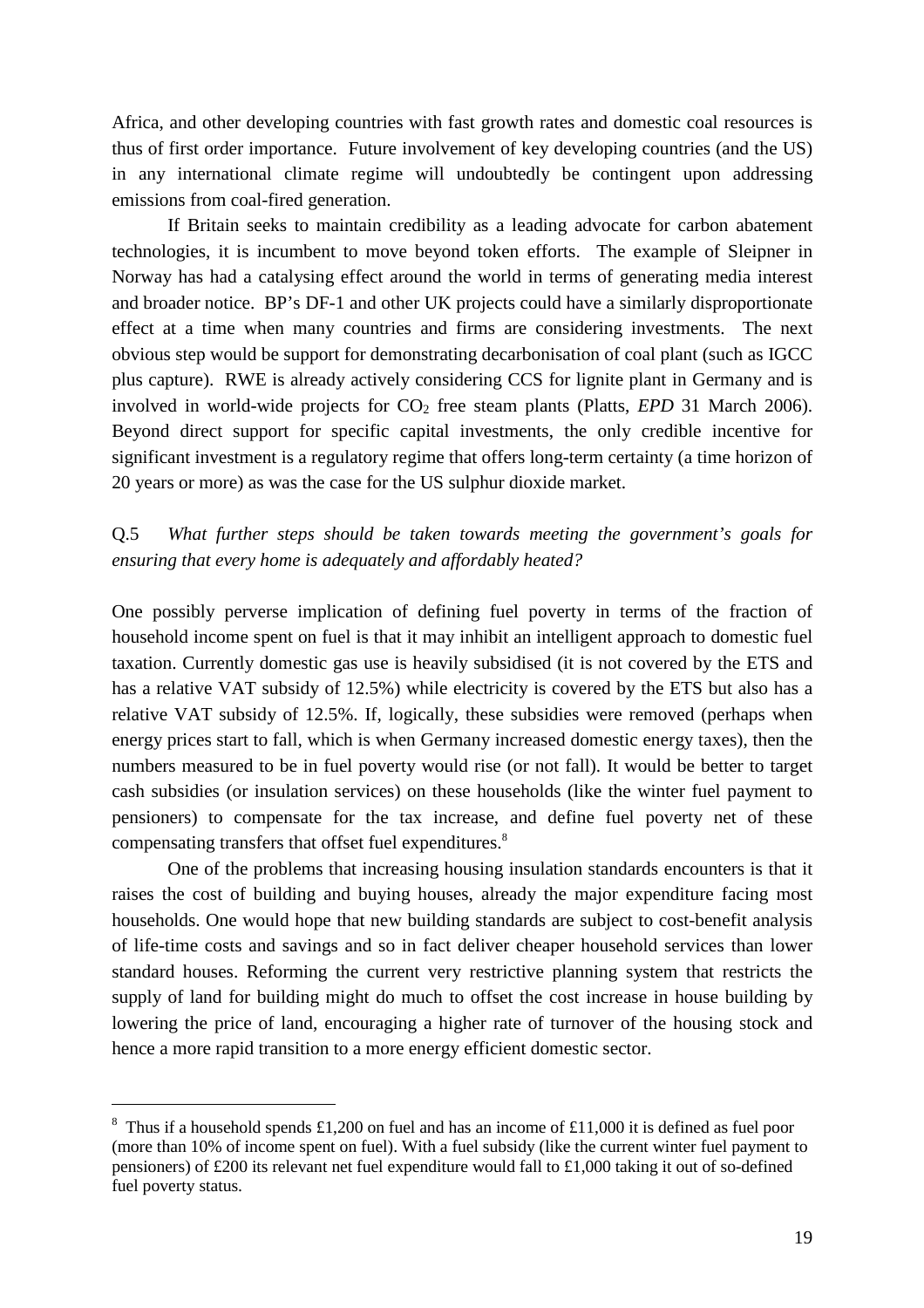#### **Comments were also invited on the following issues:**

*i. The long term potential of energy efficiency measures in the transport, residential, business and public sectors, and how best to achieve that potential;*

See answer to Q5 above, and note that transport fuel is overtaxed (as noted in section 1 above) and domestic heating fuel (except oil) is subsidised. Gas for domestic heating escapes the carbon price but electricity does not, which is perverse. There is little case for raising car fuel taxes which would inefficiently over-encourage costly increased fuel efficiency. Subjecting air travel to a sensible tax regime (rather than the current deeply inegalitarian fixed charge per passenger, not related to willingness to pay) would help. The first step is to argue that air travel be brought into the ETS and then to subject arriving flights to delivering the required number of EUAs, possibly modified by an additional greenhouse or global warming effects via contrails which are height-sensitive.<sup>9</sup> It may also be desirable to charge them for  $NO<sub>x</sub>$  and other emissions where these are immediately damaging to human health – e.g. near ground level around airports.

# ii. *Implications in the medium and long term for the transmission and distribution networks of significant new build in gas and electricity generation infrastructure*;

Distribution networks will need to become more actively managed and properly priced to guide efficient location decisions for distributed generation. Ofgem has consulted on how best to do this and we have responded (Jamasb et. al., 2005). Major investments in the grid are in danger of being inefficiently made if their cost is not properly attributed to the new connections (particularly in remote areas) causing the investments. Interruptible tariffs for access are required for some locations rather than the present guaranteed access in return for the annual access and TNUoS charges, so that generators are not compensated if they cannot be dispatched but do not have firm access rights, compensated for by a substantially lower charge (Neuhoff et al., 2006).

A more radical suggestion would be to replace the current system of grid charges with nodal pricing as implemented in the PJM market of the USA (Brunekreeft, Neuhoff and Newbery, 2005). Under the current electricity market design all generators are guaranteed firm access to the network and can sell their power at the same price regardless of any transmission constraints of the network. If the resulting electricity flows violate transmission constraints then the system operator National Grid must rebalance the system to relieve the congestion. The system operator bears some of the extra costs under the current incentive scheme, which in turn creates incentives for NG to minimise the connection of new generators who might contribute to congestion. Alternatively, connection of new generators is delayed until new lines are constructed. Intermittent renewables are quite likely to fall into

<sup>&</sup>lt;sup>9</sup> Charging arriving flights means that their origin and hence fuel consumption is known, but charging departing flights to their first destination is also viable provided all covered countries make the same choice.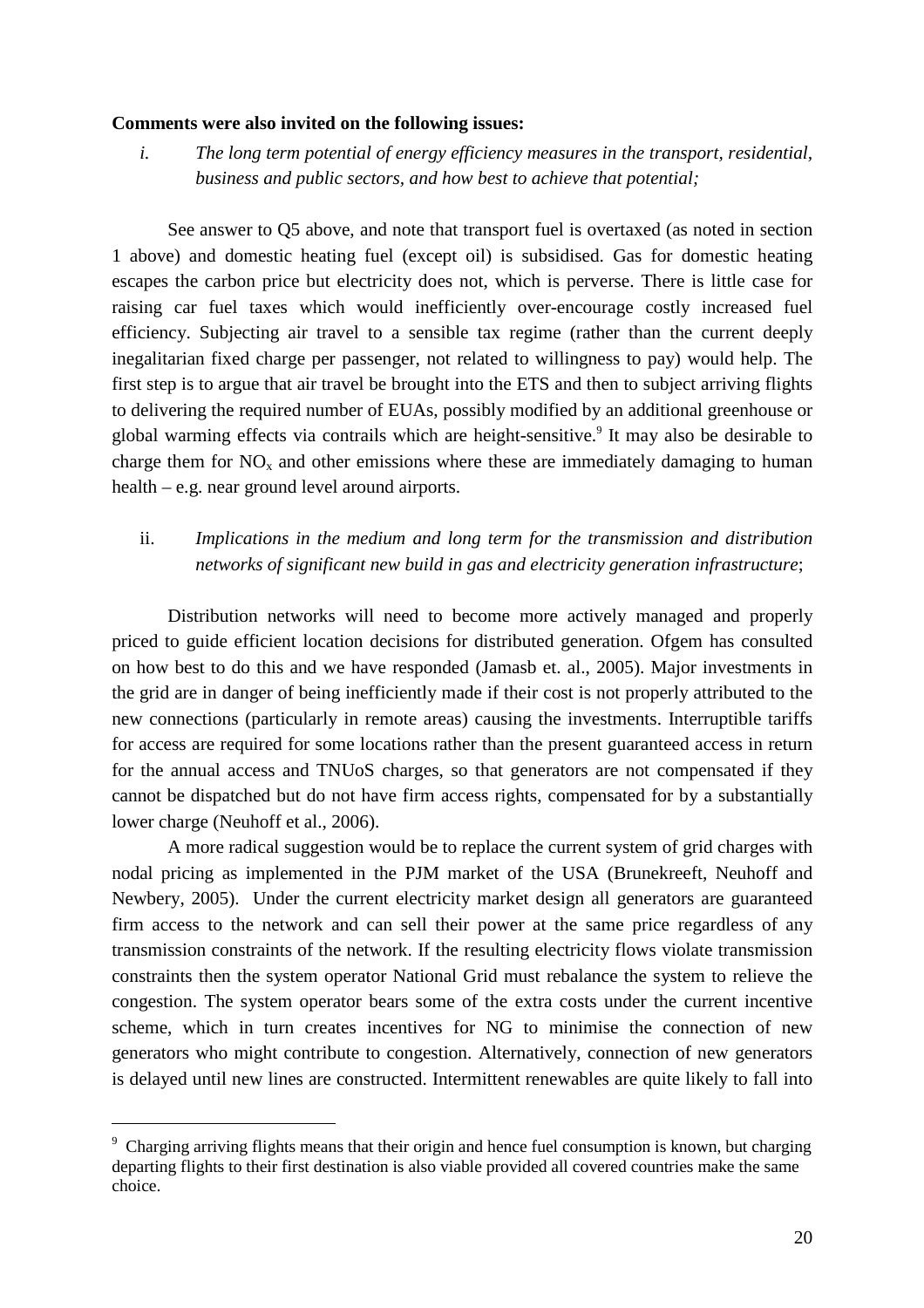this category. Nodal pricing or non-firm access conditions could address this problem, or alternatively, the incentive scheme may need redesign.

iii. *Opportunities for more joint working with other countries on our energy policy goals*;

Joint working should play a critical part in UK Energy Policy to improve the effectiveness of our climate change policies, to leverage support for RD&D and to ensure competitive energy markets. Unless the UK believes that its actions and support activate comparable actions and support in the wider international community, they are almost certainly not worth doing. One mechanism that might encourage other countries to cooperate in burden sharing might be a border tax on the carbon content of imports from non-Kyoto signatories, or those who do not impose carbon taxes or charges. Ismer and Neuhoff (2004) argue that this would be legal under the WTO and potentially quite effective.

In Europe, the main task of the UK Government is to first identify market failures that can be corrected and work to correct them so markets can work, and concentrate international attention where collective action is needed – critically on climate change action and burden sharing for low-C RD&D support. The present system of allocating EUAs introduces unnecessary distortions in the operation of and investment in power stations, as discussed in Appendix 3, while supporting large income transfers from consumers to electricity generating companies, both of which undermine support for the ETS, and threaten its continued existence. The UK could also play a helpful role in ensuring that actions are intelligently targeted and justified by proper cost-benefit analysis. Finally, the UK should continue to press for more competitive energy markets, and resist the thrust towards national champions, while supporting countervailing power against external monopolies in gas.

# iv. *Potential measures to help bring forward technologies to replace fossil fuels in transport and heat generation in the medium and long term.*

Here the danger is to pursue options that are likely to be uneconomic or better developed elsewhere. Over the longer term, the key drivers for replacing fossil fuels in transport and heat generation will be expanded support for RD&D and the continued growth in carbon prices commensurate with longer-term reductions in emissions, but not all technology or fuel options are equally attractive. The hydrogen economy will require sustained research over many decades and will face many challenges. The danger with bio-fuels is that they will become a cloak for more inefficient farm subsidies, and should not be offered without free import rights for the raw and processed products (e.g. sugar, ethanol and bio-diesel). The best way to subsidise bio-fuels is to reduce the road fuel excise tax by an estimate of the value of the  $CO<sub>2</sub>$  saved as measured by the ETS. It is not clear that there are many learning-by-doing externalities that need further subsidy, as the UK's addition to the world total of bio-fuel consumption would be tiny. Road transport is already over-taxed, while air travel is subject to an inefficient charge per passenger, rather than on the global warming impact of the flight.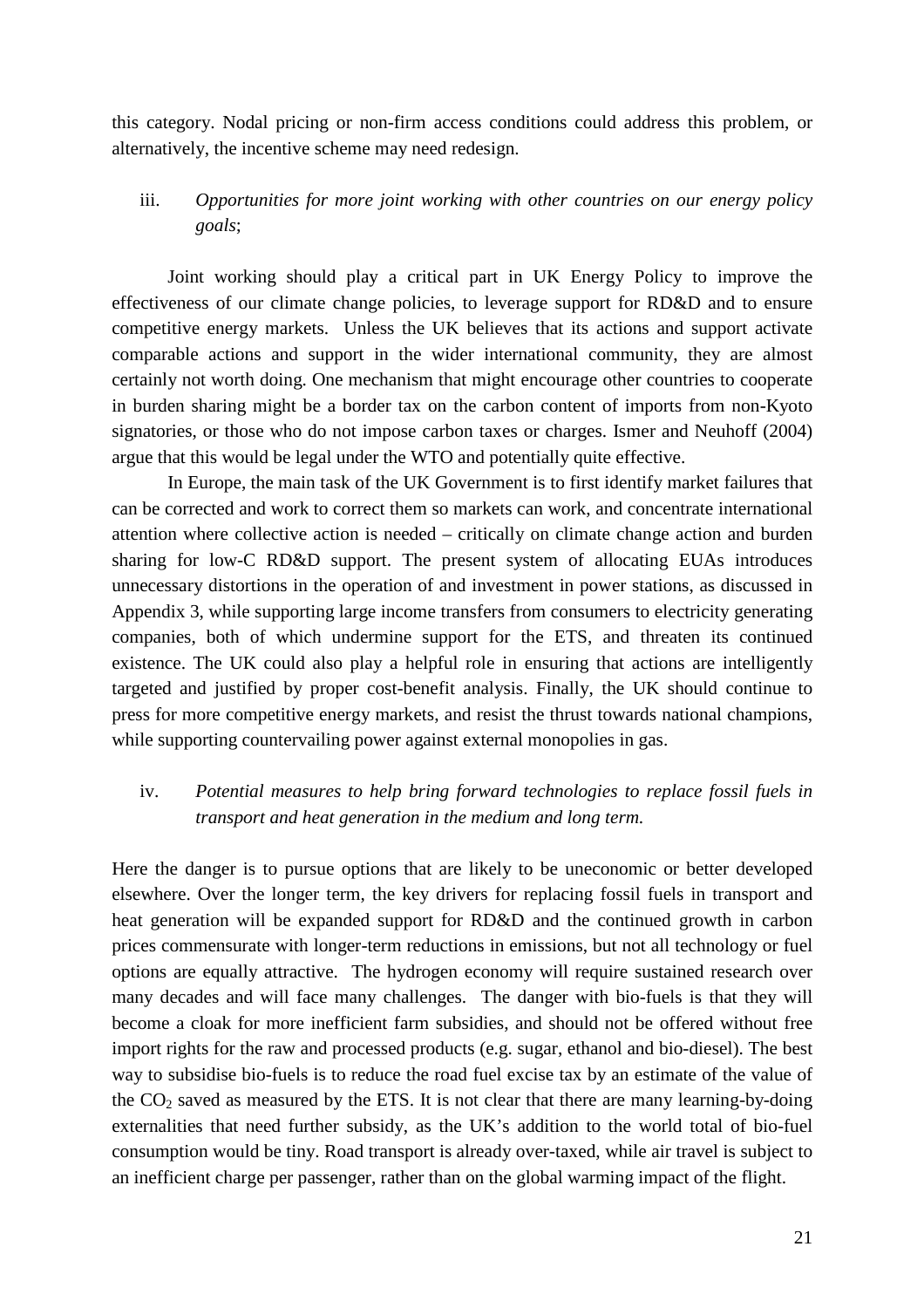There is a danger that walking and cycling solutions will be overlooked as these are delegated to often-hostile local authorities that may see motorists and public transport as their main constituencies. The UK should aim to imitate the Dutch approach to supporting cycling. Better cost-benefit of public transport is needed to eliminate hugely inefficient (in cash and emissions terms) lightly used rail routes, concentrating instead on increasing capacity cheaply on heavily used commuter lines (relax station length requirements to allow longer trains, better pricing of train access to give preference to heavily used services, etc).

Decentralised gas-fired micro-generation is already subsidised by the restriction of the carbon charge to electricity generation, although support for deployment and demonstration may be justified. Scepticism is in order for CHP schemes for housing unless they are designed as part of high density new build, and even then they need to be subject to critical cost-benefit analysis compared to decentralised heating and better insulation.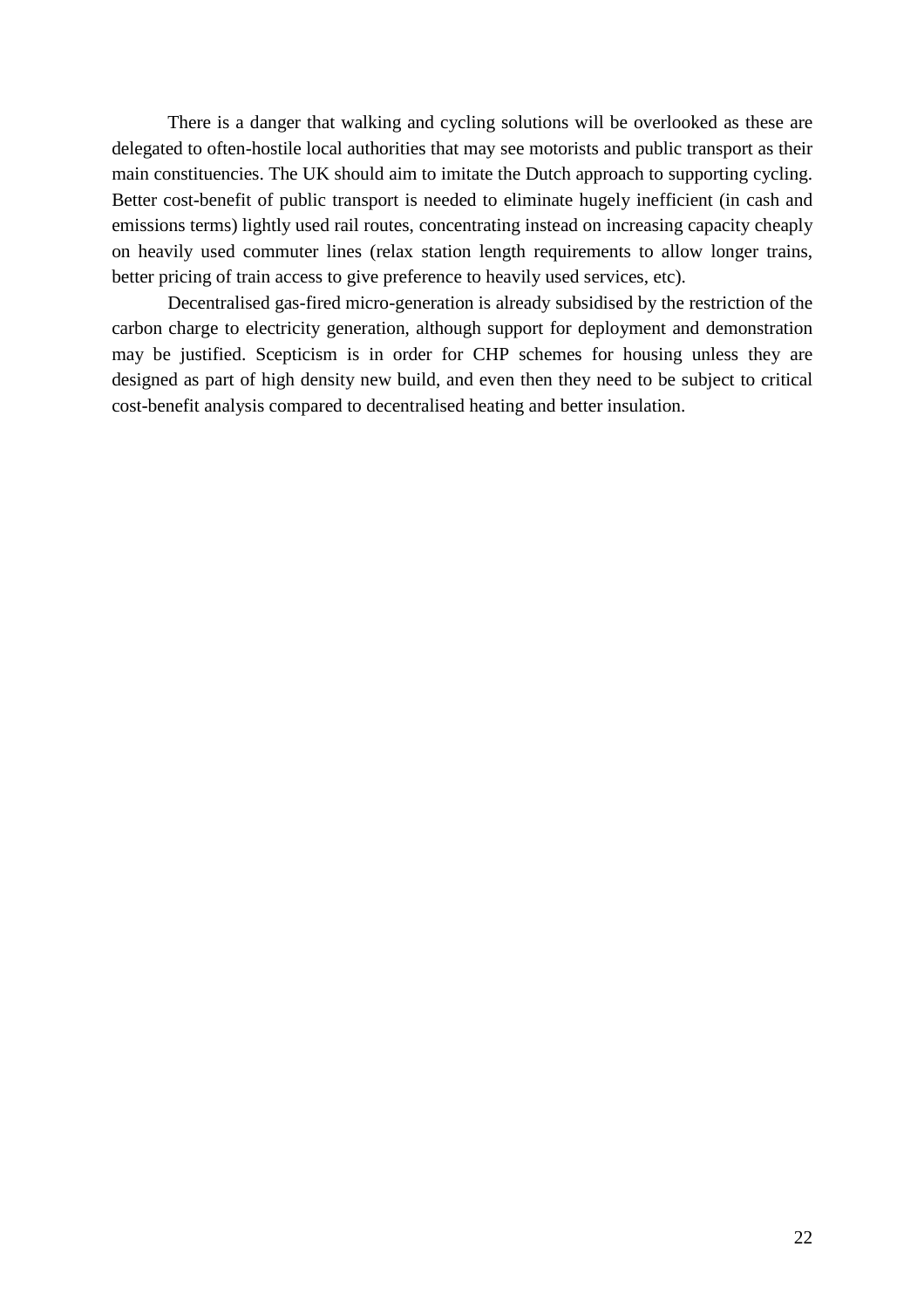# **Appendix 1 The Emissions Trading System and its impact on electricity prices and the exercise of market power in the gas market**

Figure A1 shows the evolution of carbon prices since trading started in the ETS (actually of  $CO<sub>2</sub>$  measured by the price of EUAs, which must be multiplied by 3.67 to give the price of carbon per tonne).



## **EUA price 25 October 2004-28 March 2006**

**Figure A1 Price of CO2 in Euros/tonne (Source EEX)**

 $\overline{a}$ 

The price appears now to be above  $\epsilon$ 25/tonne CQ or \$110/tC (£63/tC), well above most estimates of the global social cost of carbon, which might lie in the range \$8-53/tC (Newbery, 2005b, using figures from Karp and Zhang, 2004), or the rather higher figures used by DEFRA of £35/tC.<sup>10</sup> Hope (2005) estimates a figure of \$66/tC (£45/tC) using IPCC's data and  $$43/tC$  (£30/tC) using more plausible equity weights.<sup>11</sup> Both figures have wide

<sup>10</sup> http://www.defra.gov.uk/environment/climatechange/carboncost/index.htm

<sup>11</sup> Hope's model weights outcomes according to a social welfare function, whose central equity value  $v = 1$  gives a marginal utility weight inversely proportional to income. This equity weight directly affects both the discount rate *r* (according to the formula  $r = vg + \delta$ , where  $\delta$  is the rate of pure time preference and *g* is the per capita real rate of growth of consumption) and the weight attached to damage to low income countries. If one wished to attach a more uniform weight to damage to poor countries (i.e. use a lower value of ν for cross-country equity purposes) while retaining a higher value of v for inter-temporal decisions within the UK or EU, then the effect can be simulated by raising  $\delta$ and lowering ν, both of which reduce the SCC. The figure of \$43/tC compared to \$66/tC represents the effect of increasing δ from 1.5% (as in the *Green Book*) to 2% and the mean rate of discount from 3.5% to 4%. Lowering  $\delta$  and the cross-country equity weight would have roughly offsetting effects.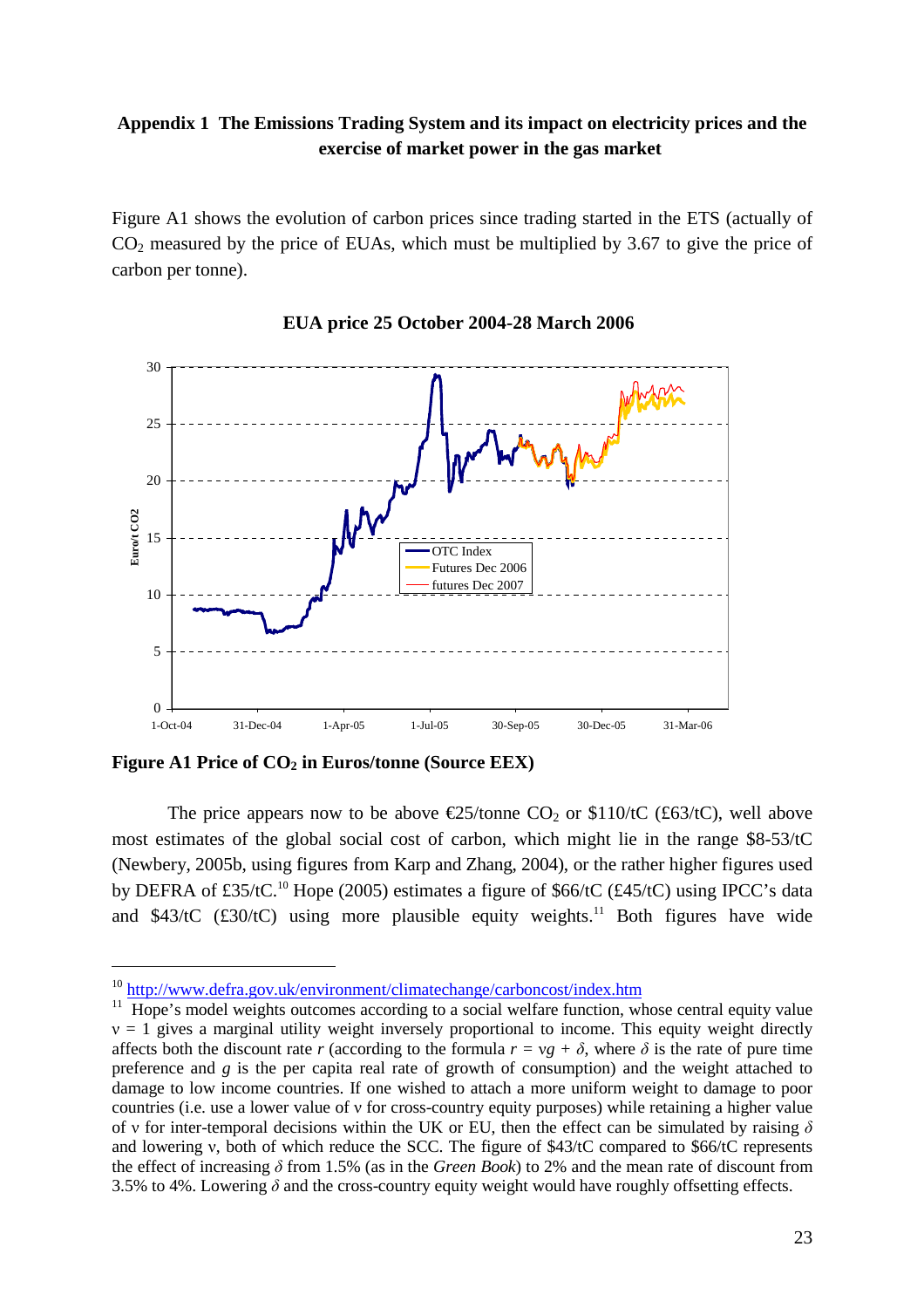confidence intervals (16% to 300% of the central estimate covers from 5% to 95% of the probability distribution of outcomes).

Evidence that the EUA price does indeed feed through to the wholesale price is provided by figure A2, which shows the spark spread in various markets and the cost of the  $CO<sub>2</sub>$  emitted per MWh of electricity produced in a combined cycle gas turbine (CCGT) of 50% efficiency. (The spark spread is the base-load price of electricity for the month ahead *less* the cost of the gas needed at 50% efficiency to generate that electricity, and is a measure of the gross profit needed to cover fixed and capital costs of generation).



### **Spark spread month ahead 50% efficiency**

**Figure A2 Spark spread and carbon cost in various EU markets (Source Platts)**

The impact on wholesale prices of the obligation to provide EUAs equal to the emissions from 1 January 2005 is shown by subtracting their opportunity cost from the spark spread in figure A3 to give a "clean spark spread". After an initial period of adjustment the gross profit margin has returned to where it had been before the ETS, suggesting that most if not all of the EUA opportunity cost has been passed through into the wholesale price.

The price of EUAs is determined by supply and demand, and both depend on the extent to which the electricity supply industry can substitute less carbon-intensive fuels like gas for more carbon-intensive fuels like coal though changes in the merit order. As the price of carbon increases, so gas becomes more attractive relative to coal and gas demand will increase, reducing the need for EUAs. More to the present point, as the price of gas increases, the value of EUAs increases, as the demand from coal-fired generation will increase demand for EUAs, raising their price, and hence making gas relatively more attractive. The effect of the ETS is thus to make the demand for gas more inelastic (i.e. the demand will become less sensitive to its price).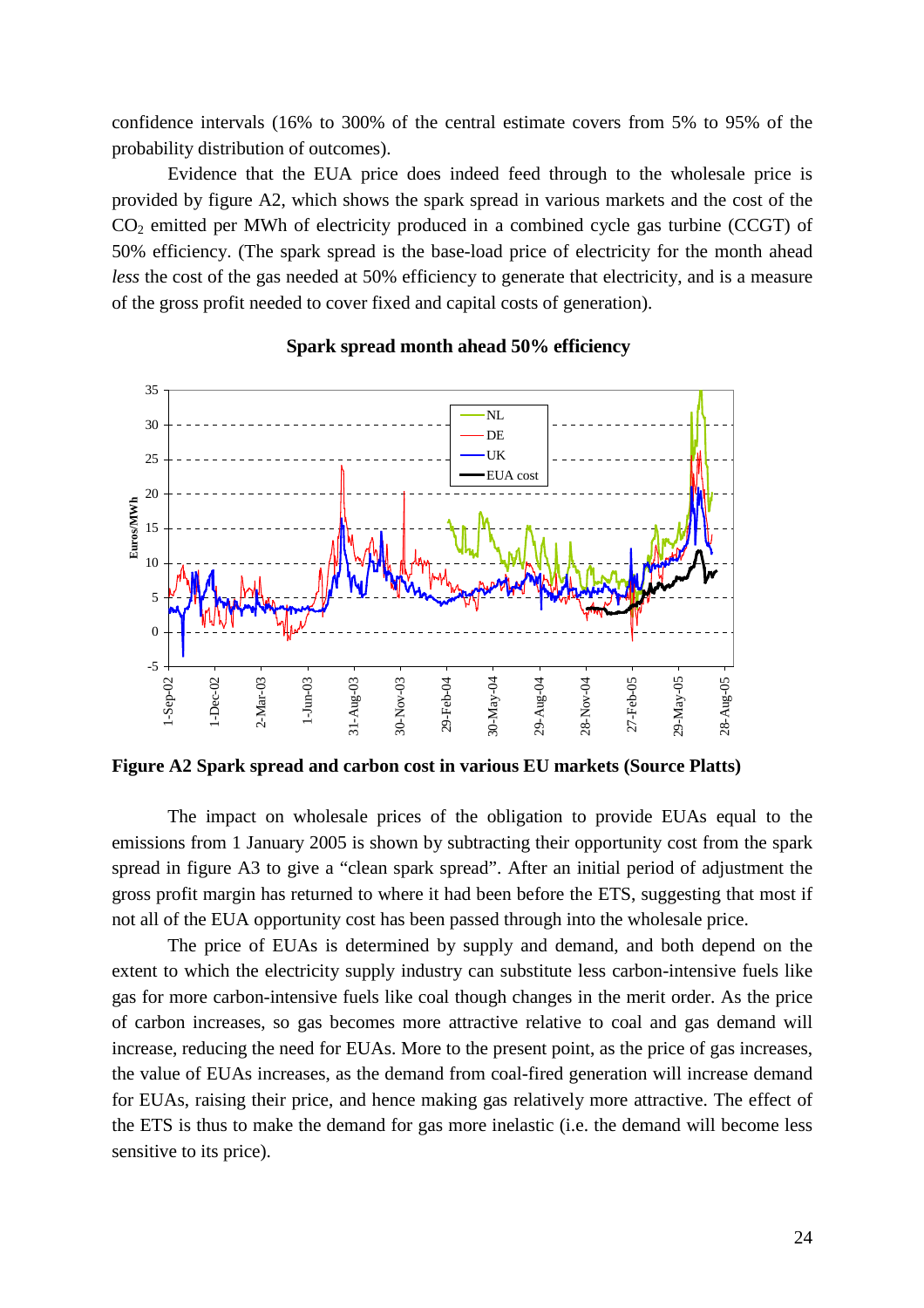**Spark spread net of EUA**



**Figure A3 Gross profit of CCGT after paying for fuel and carbon (Source: Platts)**

While the international market for coal is reasonably competitive, the same is not true for gas, particularly in Europe, which is heavily dependent on importing Russian gas from the monopoly supplier, Gazprom. In addition, gas producers and suppliers in the EU have more market power than the suppliers of other fuels, and are frequently vertically integrated into electricity generation. There are therefore grounds for concern that the particular way climate change policy works in the EU through pricing a fixed supply of EUAs amplifies the existing market power in the gas market by making gas demand less elastic and price sensitive. This in turn enhances the market power of those selling gas, including large foreign suppliers such as Gazprom. Estimates presented in Newbery (2005b) suggest that the effect could be to increase market power measured by the Lerner Index (the markup as a fraction of the price) by up to 50%.

If the price of EUAs were stabilised (by banking or issuing and removing permits at a fixed price) then the link between the demand for gas and the price of EUAs would be broken and the market power of gas suppliers would no longer be amplified.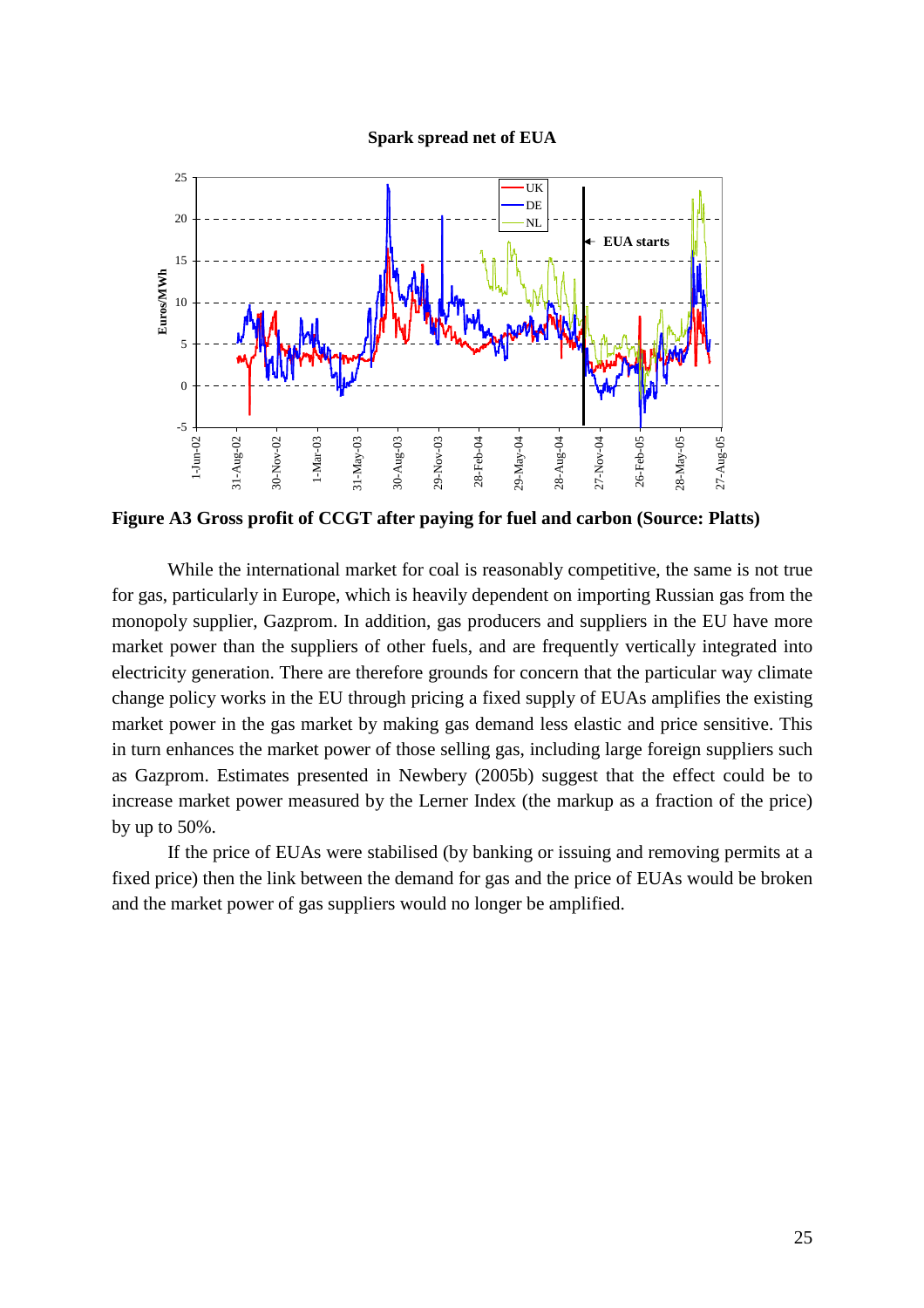# **Appendix 2 The case for long-term carbon contracts and better instruments to support new technologies**

The economics of low-C generation technologies depend on the future price of carbon, which is completely uncertain after 2012. A prudent investor will thus heavily discount the benefits of earning the carbon premium in the electricity price (currently visible in the number of EUAs needed to generate the marginal MWh of electricity, as discussed in Appendix 1). One mechanism that might help reduce this bias is for the Government to offer low-carbon technologies an option on a contract for differences for future carbon prices (a CfDC). These would set a strike price for  $CO_2$  (£2006/tonne  $CO_2$  at each year from a specified future date, *T*, to *T*+15). For example, the CfDC may specify a strike price of £10/t  $CO_2$  indexed to the RPI at Jan 1 2006, for the period 2012 to 2027). A potential investor in low-C generation may bid now at an annual auction (or pay a price computed by an option valuer) for the right to take up 5 million CfDCs (each of 1 tonne  $CO<sub>2</sub>$  and enough to hedge 1000 MW of base-load coal plant) with this strike price at the start of its exercise (in this case 2012). If the  $CO<sub>2</sub>$  price fell below £10 (e.g. because the ETS collapsed, or now longer applied to electricity generation, or was replaced by some other scheme that led to a lower effective price of carbon embodied in electricity) then the Government would pay the shortfall from £10, but would receive any excess above this level. The option would be denied if the holder did not have a credible way of delivering low carbon electricity at or shortly after the due date, and would be restricted to owners of low carbon technologies (specified as less than e.g. 0.1 t CO2/MWhe released).

The main complication with this is establishing the effective carbon price embodied in electricity prices if the ETS is modified or overlaid by other instruments that reflect the cost of carbon. Given that extremely large sums of money may hinge on this (in the case discussed, if the actual carbon price were £5/t  $CO<sub>2</sub>$  the transfer to the holder would be £35 million per year), the difficulty should not be under-estimated.

Given that, it may be preferable for the Government to offer CfDs written on the price of electricity (CfDEs), which is in any case a more direct hedge against both future high or low fuel as well as carbon prices. The exact form of the CfD would need careful design, and at this stage only suggestions can be made. One such is to define the CfD on a capacity payment (£*k*/MW/hr available) and an energy payment (£*p*/MWh generated). At the end of the year if the plant had sold *Q* MWh for revenue *R* at an average availability factor of *a* (e.g. 80%), the Government would pay  $8760.ak + pQ - R$ , which might be negative, indicating that the generator would pay the excess to the Government.

### *Instruments for supporting new technologies*

The main instrument for supporting renewables in the UK are Renewable Obligation Certificates (ROCs), which have the obvious drawback that their price fluctuates with supply and demand, and hence is risky, to the point that the price of eligible generation seems to discount the rather high potential ROC income heavily after a few years (Butler and Neuhoff, 2005). It would reduce risk if instead new technologies were offered a fixed price for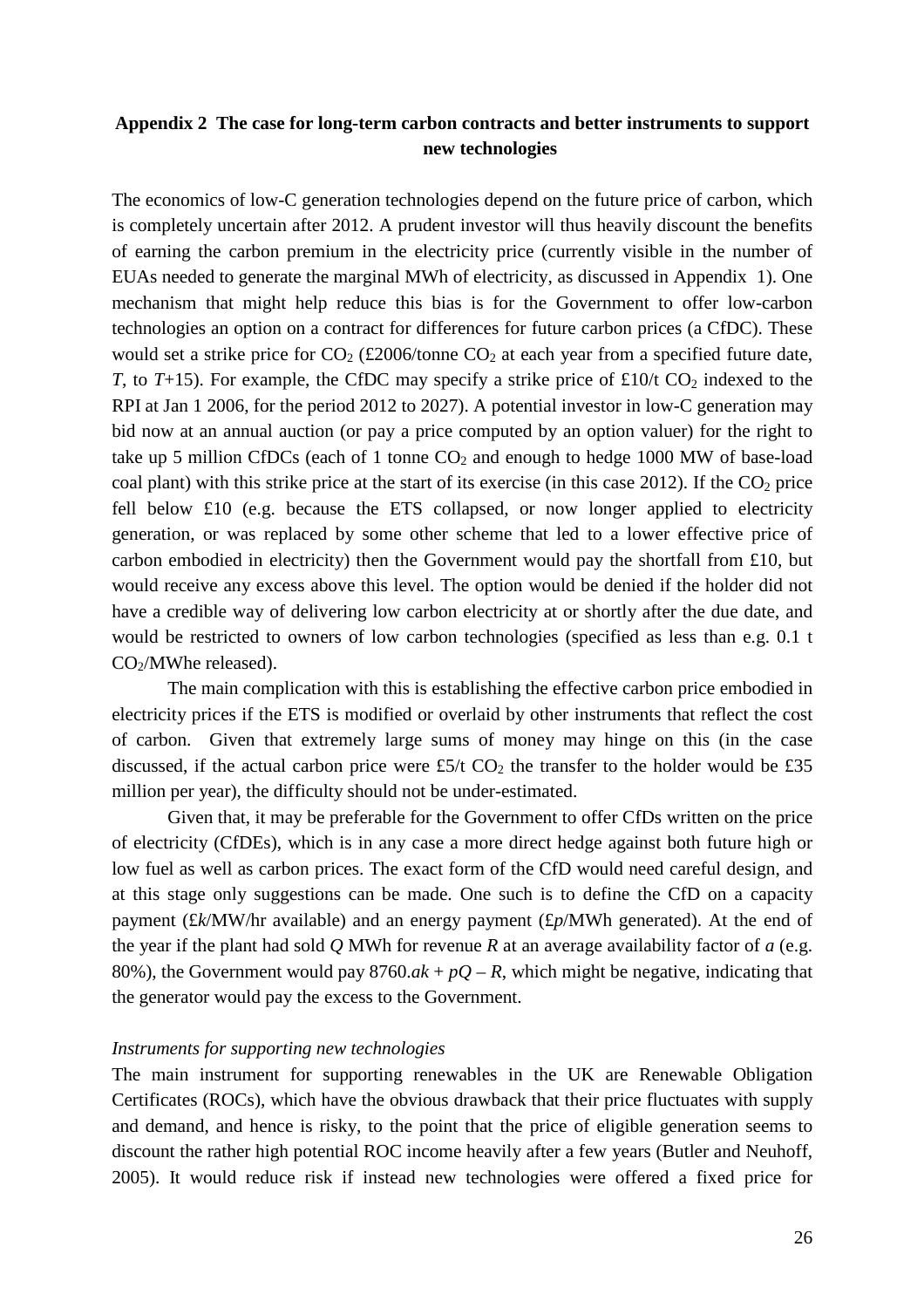generation rather than facing a variable and unpredictable price. The logical solution to subsidising the deployment of capital-intensive but low variable cost technologies is for a tender auction for capacity subsidies (combined with the CfDCs or CfDEs described above).

It may be preferable to pay this subsidy annually per kW of capacity actually available spread over a certain number of years (e.g. 15 years to ensure adequate durability and maintenance, particularly important for e.g. off-shore tidal or wave power, but predictable to allow borrowing against the payment obligation). To avoid a lack of commitment on the part of those bidding for the subsidy, the payment would be contingent on delivery by an agreed date with a penalty for non-delivery for each of a number of subsequent years (e.g. 3 years, to allow for some slippage but not abandonment). The experience of the earlier NOFFO auctions suggests that this might be important, and some care should be taken to devise an efficient auction design, and whether it is better to subsidise capital or generation or some surrogate such as availability.

An alternative is to invite tenders for a fixed price feed-in tariff, which automatically addresses the issues of the carbon benefit and continued availability, but does not reward generation for availability in peak value hours. This may not be a serious objection for low variable cost plant, which will benefit from being available as much as possible, but it may complicate dispatch instructions in constrained export zones where the renewables competes directly with high marginal cost plant. Non-firm connection agreements or other dispatch arrangements can be offered as options in the tender auction, and the least cost solution (including dispatch and transmission investment costs) can then be chosen.

With such a support system, there would be no need for ROCs or feed-in tariffs as well, and a need if they are retained to ensure that they are not more costly forms of delivering the same result, as well as a need to continue existing rights or transfer them into an equivalently valuable system of support that does not require their continuance. Here the obvious choice is to capitalise the expected future value of ROCs assuming no change in support as a subsidy to be paid per kWh generated, perhaps to be determined in a tender auction. There would be a reservation ceiling in this auction, with those whose bids were not accepted being compensated by the implied value of ROCs given the actual volume of renewable electricity generated. This is likely to be higher than under the ROC-only scheme as this mechanism should deliver more renewables at the same subsidy cost, and so the predicted market clearing price of ROCs will be lower, encouraging a tender at or below the ceiling, which itself would be set to be non-expropriatory.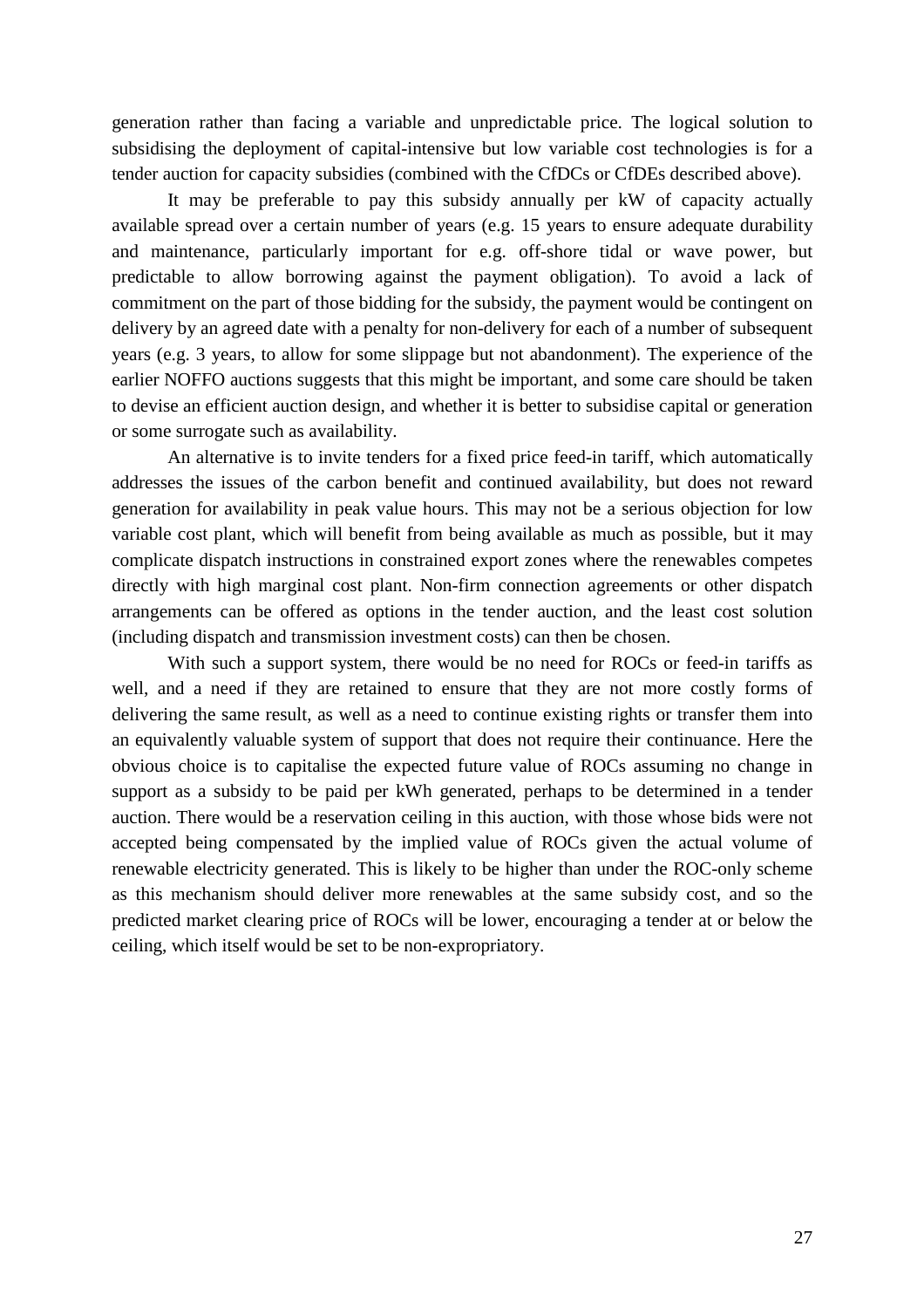# **Appendix 3 The design of allocations mechanisms and updating** Karsten Neuhoff

The first point to make is that the price of EUAs is already passed through in higher electricity prices (as argued in Appendix 1) and to that extent free allocations of EUAs to electricity companies is a pure windfall gain translated into higher profits (at the expense of other possible uses of that income, e.g. in financing increased energy efficiency, offsetting the impact on electricity consumers, etc.). The past allocation decisions were agreed with the EU and cannot be changed, but the future of allocations is an important issue for UK (and even more EU) energy policy. The critical question is how future allocations should be made.

The iterative allocation of allowances to power stations means that today's production of the power station is likely to enter the base line of (and thus affect) future allocations. This effect is typically referred to as 'updating'. To avoid the resulting perverse incentives, governments aim to commit not to implement such updating. It is, however, difficult to envisage that a government in 2011 will allocate allowances worth hundreds of millions of Euro to power stations based upon their pre-2005 existence even if the power station has subsequently been closed down, at least without distinguishing between entitlements as a function of some objective measure of life expectancy.<sup>12</sup>

As a result, expectations about contingent entitlements to future allocation create an economic incentive to keep open obsolete power stations. This has a number of effects. More power stations connected to the power system reduces the scarcity value of generation capacity and discourages investment in new and more efficient replacement power stations. More old and carbon-intensive power stations also increase  $CO<sub>2</sub>$  emissions, thus increasing the scarcity value of  $CO<sub>2</sub>$  allowances and pushing up electricity prices. While the net impact upon electricity prices depends upon the specific scenario, both distortions create inefficiencies (in the choice of investments and the operation of power plants). Figure A4 illustrates some of these distortions.

Allocation plans not only have to determine if, but also how many, allowances are allocated to individual power stations. Five basic approaches can be used to determine the quantity of allowances allocated to a power station. Sorted according to increasing severity of the distortions created, they are based upon: (1) installed capacity, (2) installed capacity and fuel type (3) historic power generation, also referred to as uniform benchmarking (4) historic power generation and fuel type, also referred to as fuel specific benchmarking and (5) historic emissions.

The following effects are present in some of these allocation methods:

a) The fuel or emission specific components of methods (2), (4) and (5) create additional incentives to retain generators with C-intensive technologies available. This in turn can increase  $CO_2$  emissions,  $CO_2$  scarcity prices and feed through to higher electricity prices and higher costs of  $CO<sub>2</sub>$  emission reductions.

 $12$  These would depend on age, fuel and thermal efficiency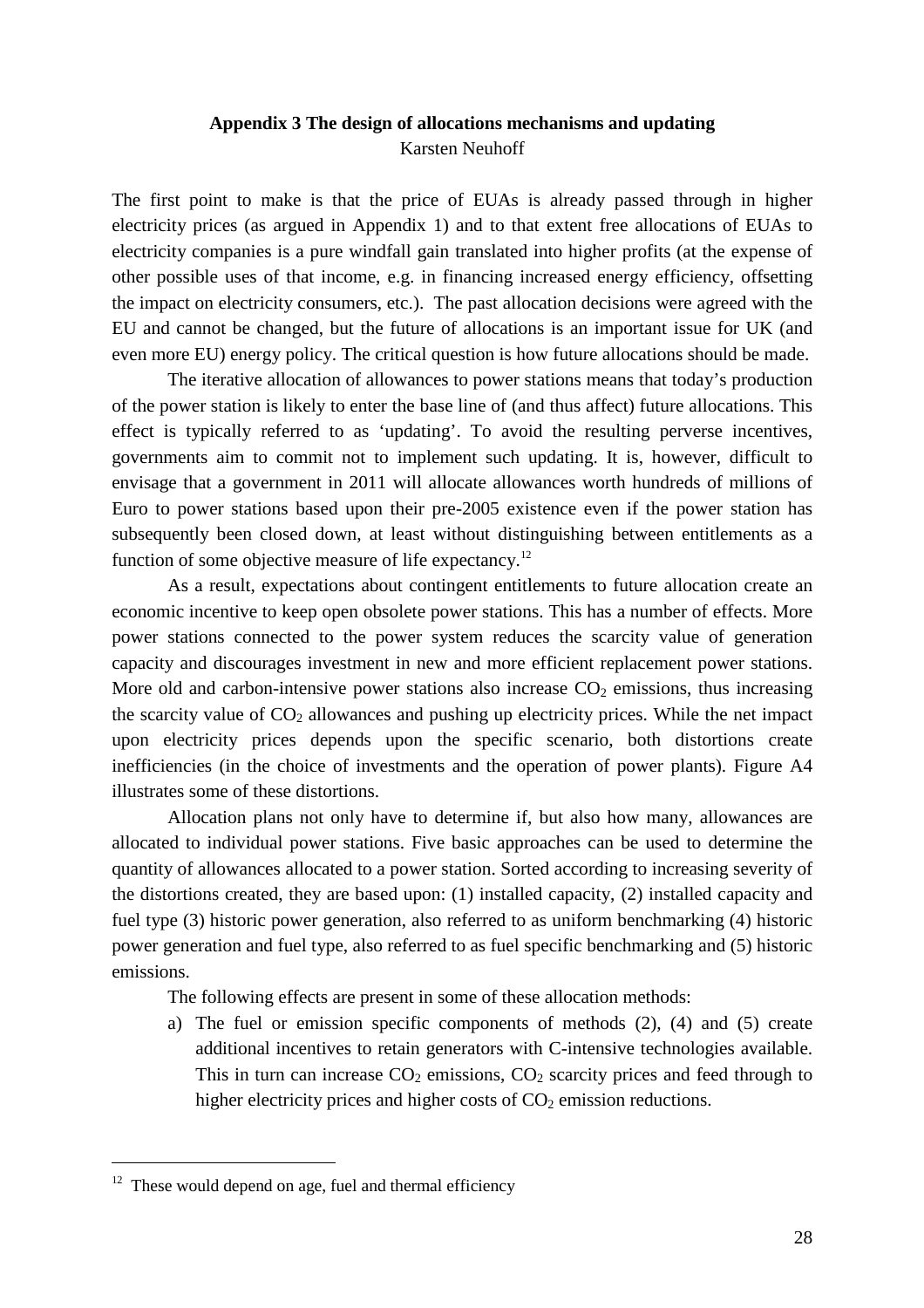- b) The updating effect of methods (3) to (5) implies that generators in competitive environments reduce the price at which they sell electricity by the value of future allowances they expect to receive. This might feed through to lower electricity prices. However, this direct effect might be partially compensated: if lower electricity prices induce additional electricity consumption and production, then higher  $CO<sub>2</sub>$  emissions might increase the  $CO<sub>2</sub>$  price.
- c) The fuel-specific updating effect in methods (4) and (5) creates additional incentives to operate  $CO_2$ -intensive power generators and thus increases  $CO_2$ emissions. Given the constraint on total  $CO<sub>2</sub>$  emissions, this pushes up the  $CO<sub>2</sub>$ allowance price, which then feeds through to higher electricity prices.
- d) The emissions-related updating effect in method (5) reduces the incentive to improve the fuel and  $CO<sub>2</sub>$  efficiencies of existing power stations, and thereby increases  $CO<sub>2</sub>$  emissions, allowance prices and electricity prices.



**Figure A4 Distortions from allocations to existing plants**

Effect (b) might directly feed through to lower current electricity prices. Whether this effect dominates the price increases induced by the other effects depends both upon the allocation method and the specific circumstances. Irrespective of the direct impact upon the electricity price, all distortions create inefficiencies that increase the aggregate cost of  $CO<sub>2</sub>$ emission reductions.

Finally, all national allocation plans envisage some allocation of free allowances to new power stations (new entrants' allocation). These provisions are motivated by a combination of: (1) national industry policy aiming to attract new investment, (2) an attempt to compensate for distortions created by closure provisions and (3) the objective of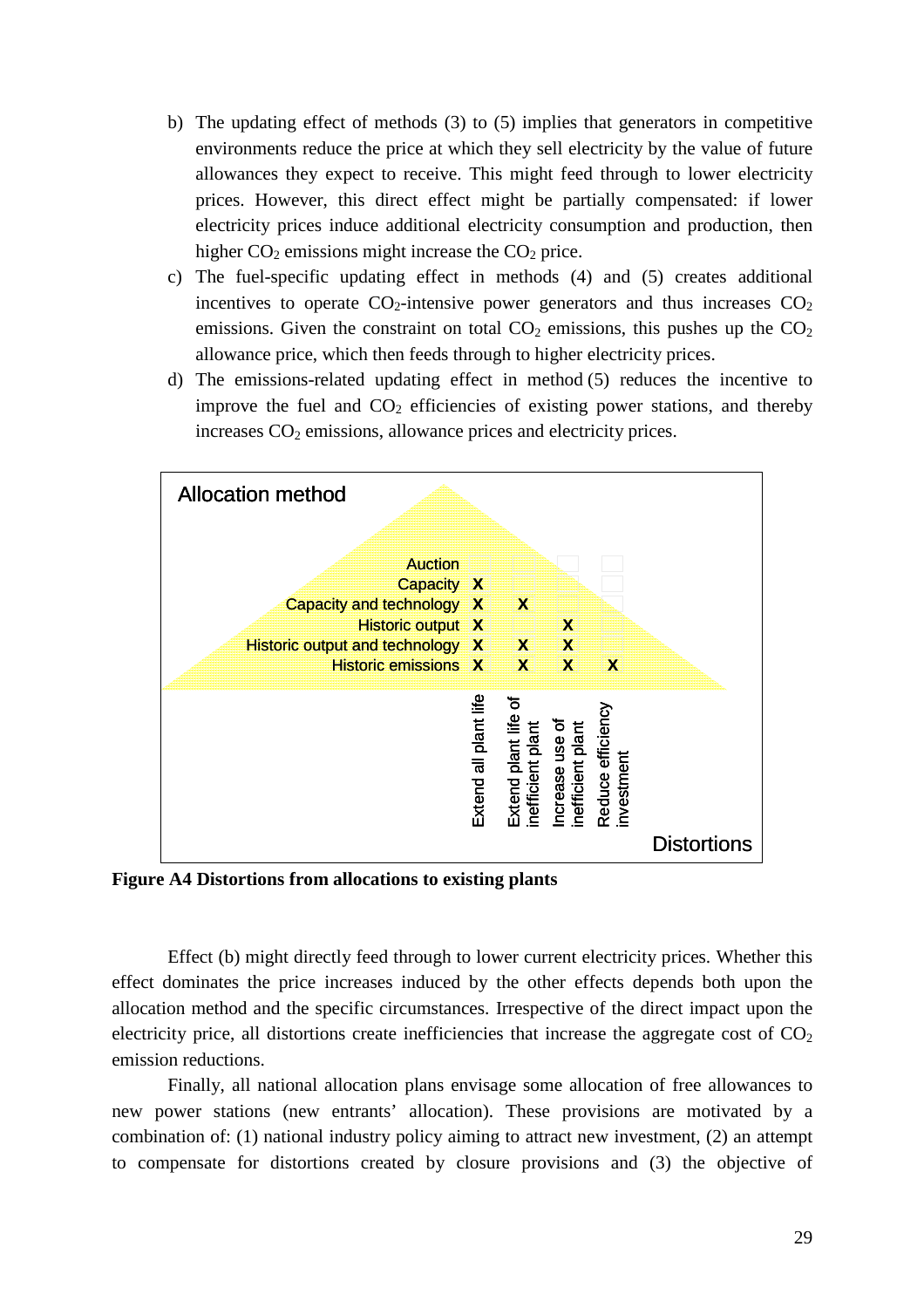facilitating the finance of these assets by reducing the required capital and risk exposure. The free allocation to new entrants can again create various distortions of the market.

From our analysis, we conclude that the following principles should guide future allocation policy:

- phase out free allocation as quickly as possible; failing which
- avoid the most distorting effects of the free allocation:
- create institutional independence for the allocation process ;
- clearly identify the objectives of the free allocation, e.g. compensation of costs of emission trading, and avoid creating uncertainty by aiming to satisfy too many policy objectives using the allocation process;
- support the European Commission in enforcing such objectives, as individual member states might pursue allocation methods that benefit national electricity prices or industry at the expense of higher European  $CO<sub>2</sub>$  prices. (If the UK over-achieves its targets, it will be able to sell surplus EUAs more profitably if other countries raise EUA prices by inefficient strategies, but this will tend to weaken commitment to the Kyoto process within Europe.)
- Outline a credible post 2012 strategy to create investment security.

The first step in addressing these distortions might be to define a time path of reducing allocations to existing stations that is independent of whether they continue operations or not, based on their age, efficiency and fuel. This would be simpler if new stations were not eligible for allocations, for then major upgrades would not change these allocation rules, otherwise upgrades might argue for equal treatment with new investment. For example, CCGT stations might be defined to have a nominal 20 year life, oil and coalfired stations of above 33% original achieved thermal efficiency a 30 year life (and below that, no life beyond the earliest relevant date, e.g. 2008), and nuclear and hydro stations a 30 year life, all from date of commissioning, with the percentage of base-line allocations declining to zero at these dates. A CCGT station commissioned in January 1993 and with currently a 95% base-line allocation, would in 2008 be granted 5/20 x 95% of base-line EUAs, falling to zero in 2013. A coal-fired station commissioned in January 1978 would receive nothing.

Adjusting the nominal lives or the date at which this scheme came into effect would allow different transfer payments to the electricity industry without affecting the prices of electricity, bearing in mind that any allocation represents an almost pure windfall gain to electricity companies (paid for by electricity consumers). To the extent that fewer EUAs are need for allocation to existing and new power stations, the balance could be auctioned, generating additional public funds to finance RD&D, efficiency investments and to compensate consumers and sectors adversely affected by international competition from countries not covered by stringent emissions policies.